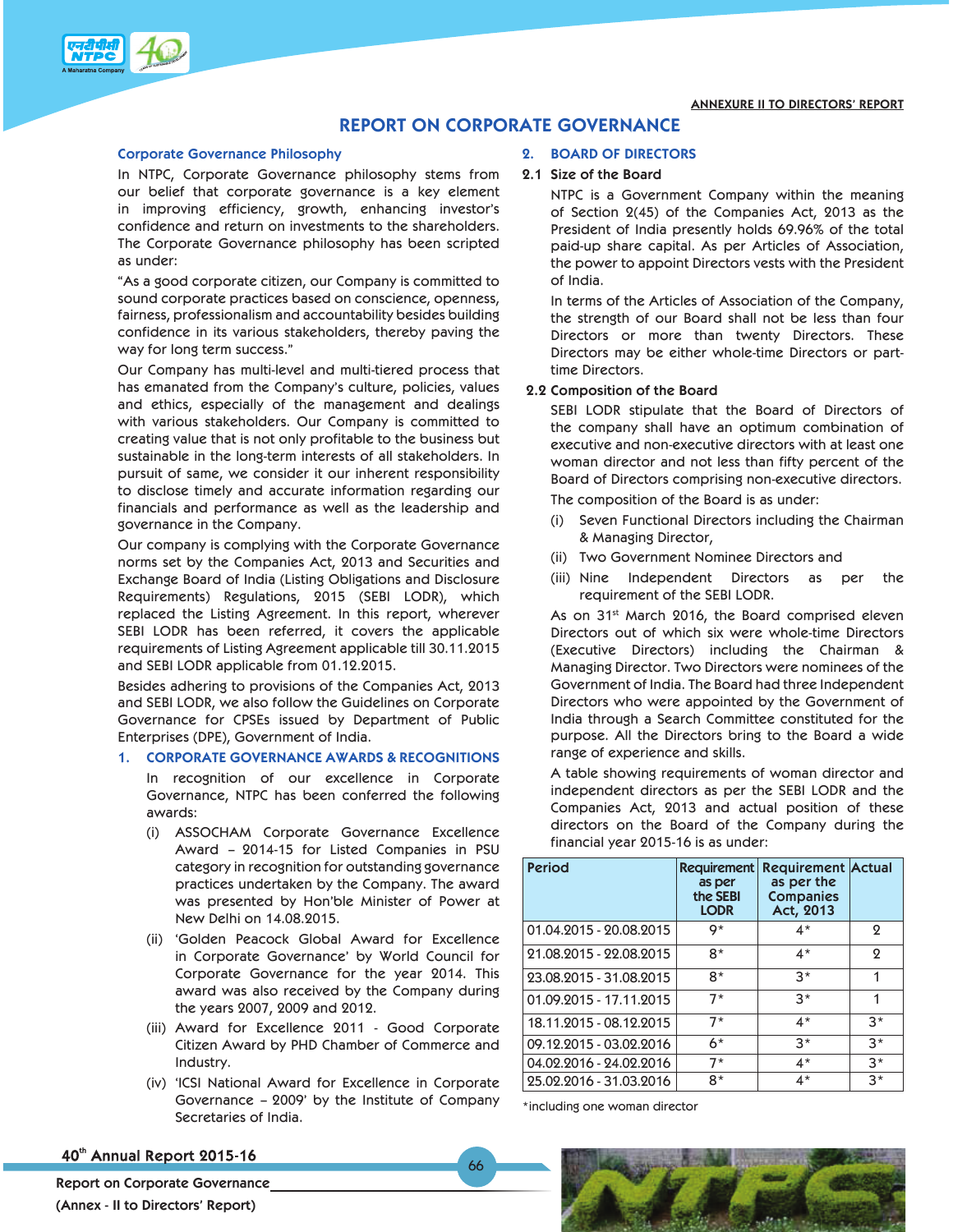

 Being a Government Company, the power to appoint the Directors on the Board vests with the President of India, accordingly, the Company is, from time to time, requesting Ministry of Power to appoint requisite number of independent directors on the Board.

## **2.3 Age limit and tenure of Directors**

The age limit for the Chairman & Managing Director and other whole-time Directors is 60 years.

 The Chairman & Managing Director and other whole-time Directors are generally appointed for a period of five years from the date of taking over the charge or until the date of superannuation of the incumbent, or until further orders from the Government of India, whichever event occurs earliest. Based on the performance, the tenure of the whole-time director can be extended further till the date of superannuation or until further order from the Government of India, whichever event occurs earlier.

Independent Directors are appointed by the Government of India for a tenure of three years.

### **2.4 Resume of Directors**

 A brief resume of Directors retiring by rotation and Additional Directors seeking appointment including nature of their experience in specific functional areas, names of companies in which they hold directorship & membership/ chairmanship of Board/ Committees and number of shares held in the Company is appended to the Notice calling the Annual General Meeting.

### **2.5 Board Meetings**

 The meetings are convened by giving appropriate advance notice. To address any specific urgent need, meetings are sometimes also called at a shorter notice. In case of exigencies or urgency, resolutions are also passed by circulation.

 Detailed agenda notes, management reports and other explanatory statements are normally circulated at least a week before the Board Meeting in a defined format amongst the Board Members for facilitating meaningful, informed and focused discussions in the meetings. In exceptional cases, where it is not possible to circulate any document or the agenda is of confidential nature, the same is tabled during the meeting with the approval of Chairman & Managing Director.

The meetings of the Board of Directors are normally held at the Company's registered office at New Delhi.

 During the financial year 2015-16, thirteen Board Meetings were held. The first meeting was held on April 7, 2015 and subsequent meetings were held on April 28, May 29, June 24, July 30, August 20, September 29, October 29, November 30, December 30, 2015, January 29, March 8 and March 30, 2016. The maximum interval between any two meetings during this period was 39 days. The table below shows number of Board meetings attended by Directors and attendance at last AGM. It also shows other directorships/ committee memberships (viz., Audit Committee and Stakeholders' Relationship Committee as per Regulation 26 of SEBI LODR) held by them during the year 2015-16:

| $S_{1}$<br>No.   | <b>Directors</b>                                                               | <b>Meeting</b><br>held during<br>respective | No. of<br><b>Board</b><br><b>Meetings</b> | Attendancel<br>at the last<br><b>AGM</b> | <b>Number</b><br>of other<br>Director- |                                     | <b>Number of Committee</b><br>memberships in<br>companies on 31.03.16 |
|------------------|--------------------------------------------------------------------------------|---------------------------------------------|-------------------------------------------|------------------------------------------|----------------------------------------|-------------------------------------|-----------------------------------------------------------------------|
|                  |                                                                                | tenures of<br><b>Directors</b>              | <b>Attended</b>                           | (held on<br>18.09.2015)                  | ships held on<br>31.03.16              | <b>As</b><br>Chairman <sup>\$</sup> | As Member <sup>\$</sup>                                               |
|                  | <b>Functional Directors</b>                                                    |                                             |                                           |                                          |                                        |                                     |                                                                       |
| 1.               | Shri Gurdeep Singh<br>Chairman & Managing<br>Director (w.e.f.<br>04.02.2016)   | 9                                           | $\Omega$                                  | <b>NA</b>                                | 3                                      | Nil                                 | Nil                                                                   |
| 2.               | Dr. Arup Roy Choudhury<br>Chairman & Managing<br>Director (upto<br>31.08.2015) | 6                                           | 6                                         | <b>NA</b>                                | <b>NA</b>                              | <b>NA</b>                           | <b>NA</b>                                                             |
| $\overline{3}$ . | Shri I.J. Kapoor<br>Director (Commercial)<br>(upto 20.08.2015)                 | 6                                           | 6                                         | <b>NA</b>                                | <b>NA</b>                              | <b>NA</b>                           | <b>NA</b>                                                             |

67



40th Annual Report 2015-16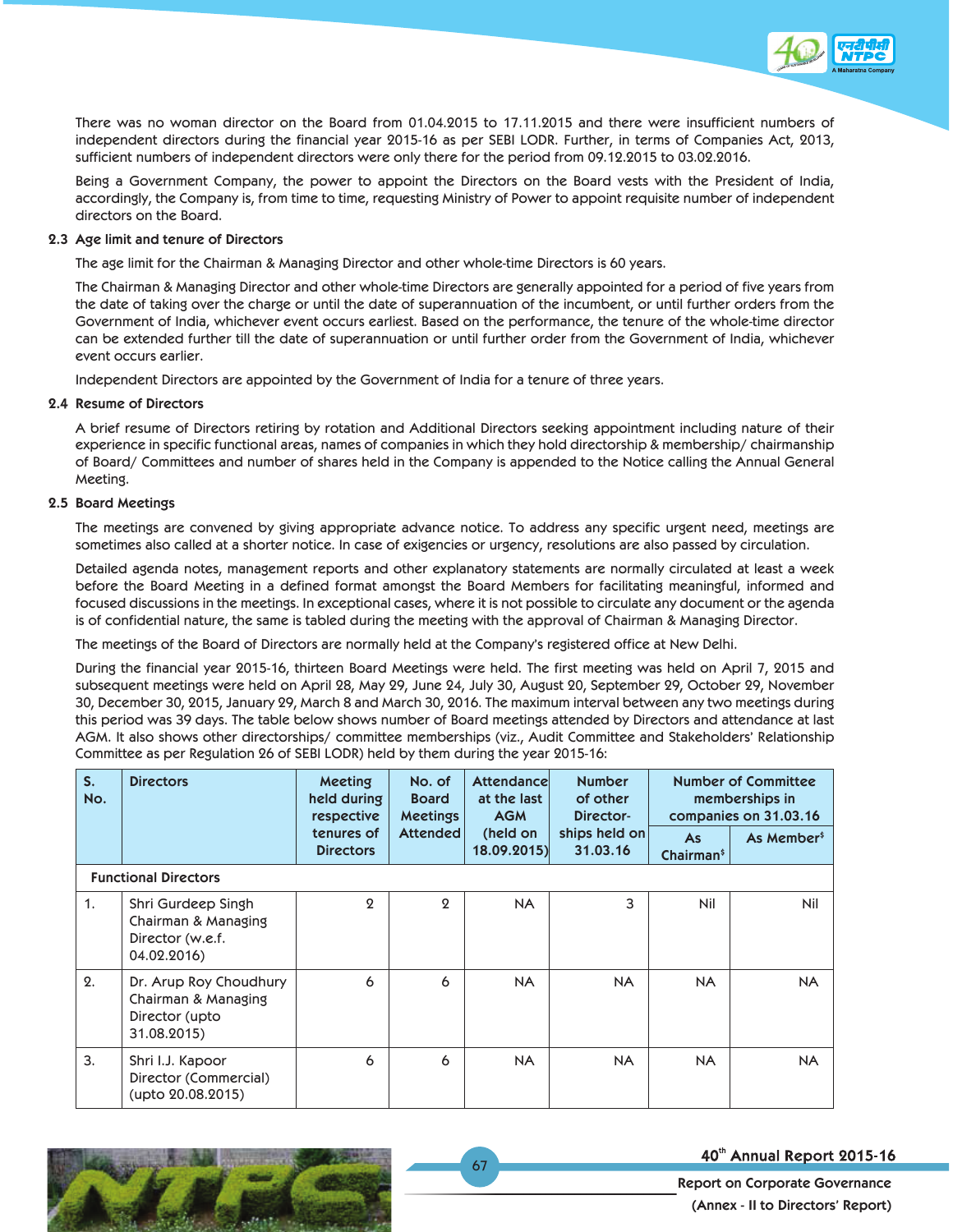

| $\overline{4}$ . | Shri A.K. Jha<br>Chairman & Managing<br>Director (from 1.09.2015<br>to 03.02.2016)#                          | 5         | 5                        | Yes        |                |              |                  |
|------------------|--------------------------------------------------------------------------------------------------------------|-----------|--------------------------|------------|----------------|--------------|------------------|
| 5.               | Shri A.K. Jha<br>Director (Technical)                                                                        | 13        | 13                       | <b>Yes</b> | 3              | Nil          | Nil              |
| 6.               | Shri U.P. Pani<br>Director (Human<br>Resources)                                                              | 13        | 13                       | Yes        | 5              | Nil          | $\mathbf{1}$     |
| 7.               | Shri S.C. Pandey<br>Director (Projects)                                                                      | 13        | 13                       | <b>Yes</b> | $\overline{7}$ | $\mathbf{1}$ | 1                |
| 8.               | Shri K. Biswal<br>Director (Finance)                                                                         | 13        | 13                       | Yes        | $\overline{7}$ | Nil          | $\boldsymbol{2}$ |
| 9.               | Shri K.K. Sharma<br>Director (Operations)                                                                    | 13        | 13                       | Yes        | 6              | Nil          | $\boldsymbol{2}$ |
|                  | Non-executive Directors (Government Nominees)                                                                |           |                          |            |                |              |                  |
| 10.              | Dr. Pradeep Kumar<br>JS&FA, Ministry of Power                                                                | 13        | 12                       | <b>Yes</b> | $\mathbf{1}$   | Nil          | $\overline{2}$   |
| 11.              | Shri Anil Kumar Singh<br>JS (Th.), Ministry of Power<br>(upto 08.12.2015)                                    | 9         | $\overline{\mathcal{A}}$ | <b>No</b>  | <b>NA</b>      | NA           | <b>NA</b>        |
| 12.              | Shri Aniruddha Kumar<br>JS (Th.), Ministry of Power<br>(w.e.f. 25.02.2016)                                   | $\pmb{2}$ | $\boldsymbol{2}$         | <b>NA</b>  | $\mathbf{1}$   | Nil          | Nil              |
|                  | <b>Independent Directors</b>                                                                                 |           |                          |            |                |              |                  |
| 13.              | Dr. A. Didar Singh<br>Ex-Secretary to the Govt.<br>of India<br>(upto 22.08.2015)                             | 6         | 6                        | <b>NA</b>  | <b>NA</b>      | <b>NA</b>    | <b>NA</b>        |
| 14.              | Shri Prashant Mehta<br>Ex-Director General,<br>Academy of<br>Administration, Bhopal                          | 13        | 12                       | <b>Yes</b> | Nil            | $\mathbf{Q}$ | $\mathbf{2}$     |
| 15.              | Shri Rajesh Jain<br>Managing Director,<br><b>NetCore Solutions Private</b><br>Limited<br>(w.e.f. 18.11.2015) | 5         | 5                        | <b>NA</b>  | 10             | Nil          | $\mathbf{1}$     |
| 16.              | Dr. (Mrs.) Gauri Trivedi,<br>Ex-IAS Officer<br>(w.e.f. 18.11.2015)                                           | 5         | 3                        | <b>NA</b>  | 3              | Nil          | $\mathbf{Q}$     |

\*NA indicates that concerned person was not a Director on NTPC's Board on the relevant date.

68

\$ In line with Regulation 26 (1) (b) of SEBI LODR, chairpersonship and membership of the Audit Committee and Stakeholders' Relationship Committee alone has been considered.

# In the absence of regular Chairman & Managing Director, the Ministry of Power, through order dated 28.08.2015, entrusted the additional charge of the post of Chairman & Managing Director, NTPC to Shri A.K. Jha, Director (Technical) w.e.f. 01.09.2015 to 30.11.2015 or until the appointment of regular CMD, NTPC, whichever is earlier. Subsequently, Ministry of Power, through order dated 30.11.2015, extended the additional charge of the post of Chairman & Managing Director, NTPC to Shri A.K. Jha, Director (Technical) w.e.f. 01.12.2015 to 28.02.2016 or until the appointment of regular CMD, NTPC, whichever is earlier. Shri A.K. Jha, Director (Technical), NTPC held the additional charge of CMD, NTPC from 01.09.2015 to 03.02.2016, after which Shri Gurdeep Singh joined NTPC as CMD on 04.02.2016. None of the directors are related inter-se.

40th Annual Report 2015-16

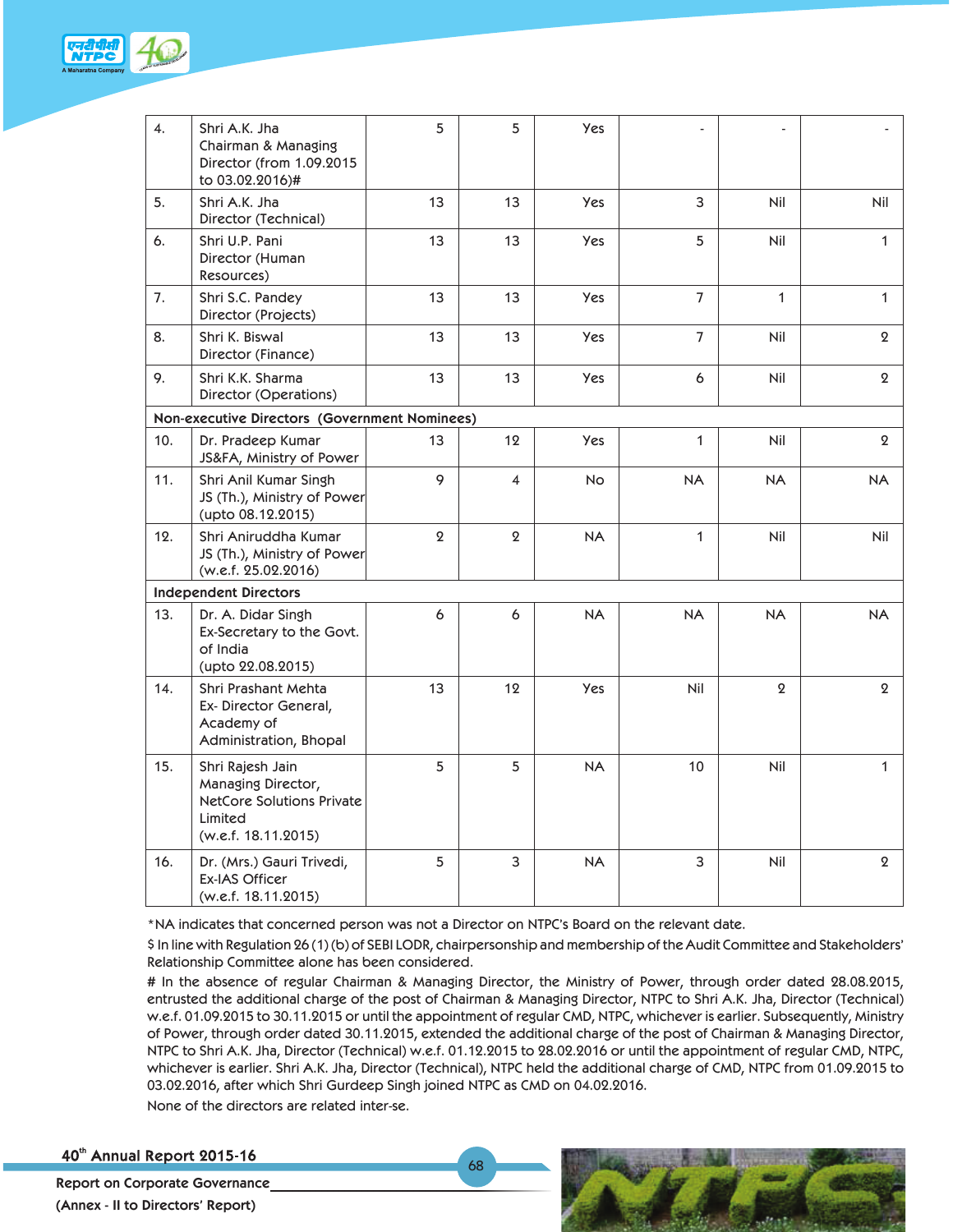

All the Independent Directors have given the declaration that they meet the criteria of independence as per the provisions of the Companies Act, 2013 and SEBI LODR.

**2.6 Separate Meeting of Independent Directors and Performance Evaluation of Board Members:** 

As per the Guidelines issued by DPE on Role & Responsibilities of Non-Official Directors (Independent Directors) of CPSEs, Code of Conduct for Independent Directors prescribed under the Companies Act, 2013 and Regulation 25(3) of SEBI LODR, a separate meeting of the Independent Directors need to be held at least once in a year to, inter-alia:

- (i) review the performance of the non-independent directors and the Board as a whole;
- (ii) review the performance of the Chairperson of the Company, taking into account the views of executive directors and non-executive directors; and
- (iii) assess the quality, quantity and timeliness of flow of information between the management of the Company and the Board of Directors that is necessary for the Board to effectively and reasonably perform their duties.

As per the requirement of Secretarial Standards on Board Meetings, separate meeting of the Independent Directors is required to be held once in a calendar year.

Since the appointment of the Chairman & Managing Director and other whole-time Directors is made by the President of India and DPE has already laid a mechanism for performance appraisal of them, DPE, through Office Memorandum No. F. No. 16(4)/2012-GM dated 20.06.2013, had made the amendment to the Roles & Responsibilities of non-official Directors on the Board of CPSEs to effect that the separate meeting of the Independent Directors shall not review the performance of the Directors or of the Board. The performance of the Board of the Government Companies is evaluated during the performance evaluation of the MOU signed with the Government of India.

Further, Ministry of Corporate Affairs through Notification dated 05.06.2015 has exempted the Government Companies from the provision of performance evaluation of the Directors under Section 178 of the Companies Act, 2013 as the same is done by the Administrative Ministry. The exemption has also been sought from Securities and Exchange Board of India from complying with the provisions of Regulation 25(4)(a)(b) of SEBI LODR. The same is under consideration.

Considering the above, the performance of the Functional Directors was not evaluated by the Independent Directors.

A separate meeting of Independent Directors was held on 19.02.2015. All the Independent Directors on that date except Dr. Alwyn Didar Singh and Shri Prashant

Mehta attended this separate meeting. This meeting assessed the performance of the Board as a whole and also the quality, quantity and timeliness of flow of information between the Company management and the Board necessary for the Board to effectively and reasonably perform their duties.

#### **2.7 Information placed before the Board of Directors:**

The Board has complete access to any information within the Company to be able to take informed and meaningful decisions, exercise control over the organisation as well as to review the progress of implementation of the strategic decisions and corporate plans formulated by the Board. The information regularly supplied to the Board includes:

- ¾ Annual operating plans and budgets and any updates.
- $\triangleright$  Capital Budgets and any updates.
- $\triangleright$  Quarterly financial results.
- ¾ Annual Accounts, Directors' Report.
- $\triangleright$  Major investments, formation of subsidiaries and Joint Ventures, Strategic Alliances, etc.
- ¾ Minutes of meetings of Audit Committee and other Committees of the Board.
- ¾ Minutes of meetings of Board of Directors of subsidiary companies.
- $\triangleright$  Fatal or serious accidents, dangerous occurrences, etc.
- ¾ Operational highlights and substantial non-payment for goods sold by the Company.
- $\triangleright$  Award of large value contracts.
- $\triangleright$  Disclosure of Interest by Directors about directorships and committee positions occupied by them in other companies.
- ¾ Declaration of independence by Independent Directors.
- ¾ Quarterly Report on foreign exchange exposures.
- $\triangleright$  Quarterly status of investors complaints.
- ¾ Quarterly Report on Foreign Travel of CMD, Functional Directors and Employees.
- ¾ Quarterly Report on Short Term Deposits and Investments.
- $\triangleright$  Report on Contract awarded on nomination basis.
- ¾ Quarterly Report on Reconciliation of Share Capital Audit.
- ¾ Quarterly Report on Business Activities of various Joint Venture Companies and Subsidiaries of NTPC.
- $\triangleright$  Quarterly report on Compliance of various laws.
- ¾ Quarterly Report Compliance with Corporate Governance norms.
- $\triangleright$  Non-compliance of any regulatory, statutory or listing requirements and shareholders services such as nonpayment of dividend, delay in share transfer, etc.

69



## 40th Annual Report 2015-16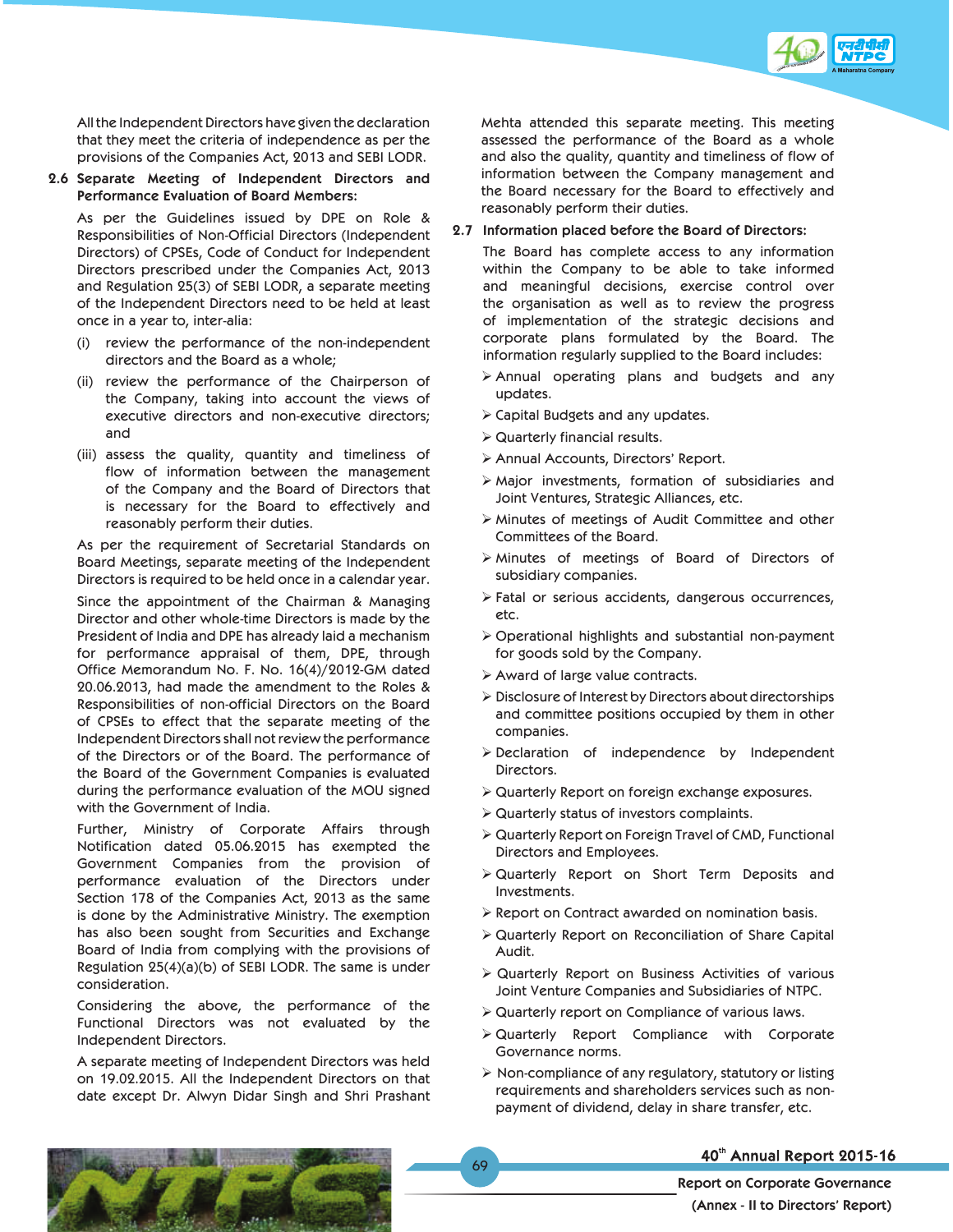

- ¾ Appointment of Key Managerial Personnel and information on recruitment and promotion of senior officers to the level of Executive Director which is just below the Board level and Company Secretary.
- $\triangleright$  Any significant development in Human Resources/ Industrial Relations like signing of wage agreement, implementation of Voluntary Retirement Scheme, etc.
- $\triangleright$  Information relating to major legal disputes.
- $\triangleright$  Highlights of important events from last meeting to the current meeting.
- $\triangleright$  Any other information required to be presented to the Board for information or approval.

## **3. COMMITTEES OF THE BOARD OF DIRECTORS**

The Board has established the following Committees:-

- i) Audit Committee.
- ii) Stakeholders' Relationship Committee
- iii) Remuneration Committee for PRP
- iv) Nomination and Remuneration Committee
- v) Committee on Management Controls.
- vi) Project Sub-Committee
- vii) Investment/Contribution Sub-Committee
- viii) Contracts Sub- Committee.
- ix) Committee of Functional Directors for Contracts
- x) Committee of the Board for Allotment and Post-Allotment activities of NTPC's Securities
- xi) Corporate Social Responsibility and Sustainability Committee
- xii) Committee for Vigilance Matters
- xiii) Exchange Risk Management Committee
- xiv) Risk Management Committee

## **3.1 AUDIT COMMITTEE**

The constitution, quorum, scope, etc. of the Audit Committee is in line with the Companies Act, 2013, SEBI LODR and Guidelines on Corporate Governance as issued by Department of Public Enterprises, Govt. of India.

## **Scope of Audit Committee**

- 1. Before commencement of Audit, discussion with the auditors about the nature and scope of audit; and after the completion of Audit, deliberation on area of concern.
- 2. Provide an open avenue of communication between the independent auditors, internal auditors and the Board of Directors.
- 3. Approval or any subsequent modification of transactions of the company with related parties
- 4. Scrutiny of inter-corporate loans and investments
- 5. Reviewing, with the management, the quarterly financial statements before submission to the Board for approval.
- 6. Reviewing, with the management, the annual

70

## 40th Annual Report 2015-16

**Report on Corporate Governance (Annex - II to Directors' Report)** 

financial statements and draft auditor's report thereon before submission to the board for approval, with particular reference to:

- a. Matters required to be included in the Director's Responsibility Statement to be included in the Board's report in terms of clause (c) of subsection 3 of section 134 of the Companies Act, 2013;
- b. Changes, if any, in accounting policies and practices and reasons for the same;
- c. Major accounting entries involving estimates based on the exercise of judgment by management;
- d. Significant adjustments made in the financial statements arising out of audit findings;
- e. Compliance with listing and other legal requirements relating to financial statements;
- f. Disclosure of related party transactions;
- g. Qualifications in the draft audit report.
- 7. Noting the appointment and removal of independent auditors. Recommending audit fee of independent auditors and also approval for payment for any other service.
- 8. Recommending to the Board the appointment and remuneration of the cost auditors of the Company.
- 9. Review of observations of C&AG including status of Government Audit paras.
- 10. Reviewing with the management, statement of uses/application of funds raised through an issue (public issue, rights issue, preferential issue etc.), statement of funds utilised for purposes other than those stated in the offer documents/prospectus/ notice and the report submitted by the monitoring agency monitoring the utilisation of proceeds of a public or rights issue, and making appropriate recommendations to the board to take up steps in this matter.
- 11. Valuation of undertakings or assets of the company, wherever it is necessary
- 12. Evaluation of internal financial controls and risk management systems.
- 13. To look into the reasons for substantial defaults in the payment to the depositors, debenture holders, shareholders (in case of non payment of declared dividends) and creditors.
- 14. To review the functioning of the Whistle Blower mechanism.
- 15. Reviewing the findings of any internal investigations by the internal auditors into matters where there is suspected fraud or irregularity or a failure of internal control systems of a material nature and reporting the matter to the Board.
- 16. To review the follow up action taken on the recommendations of Committee on Public

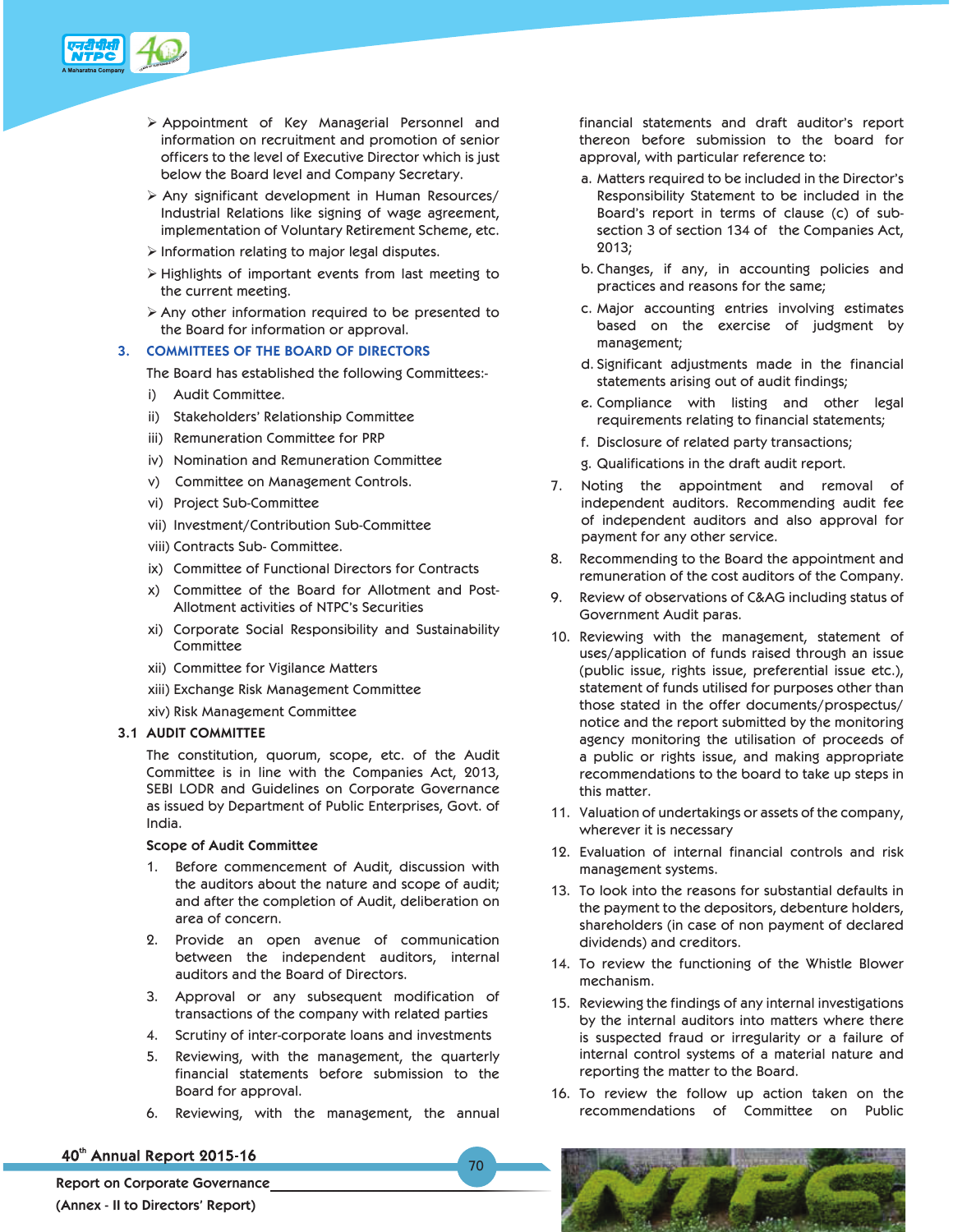

Undertakings (COPU) of the Parliament.

- 17. Review of:
	- a. Management discussion and analysis of financial condition and results of operations;
	- b. Management letters/ letters of internal control weaknesses; issued by the statutory auditors
	- c. Internal Audit Reports relating to internal control weaknesses.
- 18. Oversight of the company's financial reporting process and the disclosure of its financial information to ensure that the financial statement is correct, sufficient and credible.
- 19. Review with the independent auditor the coordination of audit efforts to assure completeness of coverage, reduction of redundant efforts and the effective use of all audit resources.
- 20. Reviewing the adequacy of internal audit function, if any, including the structure of the internal audit department, staffing and seniority of the official heading the department, reporting structure coverage and frequency of internal audit.
- 21. Consider and review the following with the independent auditor and the management:
	- a) The adequacy of internal controls including computerized information system controls and security, and
	- b) Related findings and recommendations of the independent auditors and internal auditors, together with the management responses.
- 22. Consider and review the following with the management, internal auditor and the independent auditor:
	- a) Significant findings during the year, including the status of previous audit recommendations.
	- b) Any difficulties encountered during audit work including any restrictions on the scope of activities or access to required information.
- 23. Review of appointment and removal of the Chief Internal Auditor.
- 24. Reviewing, with the management, the performance of the internal auditors and of the independent auditors and effectiveness of the audit process.
- 25. Review of internal audit observations outstanding for more than two years.
- 26. Any matter referred to it by the Board or any other terms of reference as amended by the Companies Act, 2013 & rules made thereunder, SEBI LODR and Guidelines issued by DPE.

## **Constitution**

The Audit Committee has been constituted with the membership of:

i) Three independent directors as may be nominated by the Board from time to time.

ii) Joint Secretary & Financial Advisor (JS & FA), Ministry of Power (MOP), Government of India nominated on the Board of NTPC.

## **Composition**

As on 31<sup>st</sup> March 2016, the Audit Committee comprised the following members:-

| Shri Prashant Mehta                            | Independent Director<br>Chairman |
|------------------------------------------------|----------------------------------|
| Dr. Pradeep Kumar                              | Government Nominee               |
| Shri Rajesh Jain<br>(w.e.f. 30.11.2015)        | Independent Director             |
| Dr.(Mrs.) Gauri Trivedi<br>(w.e.f. 30.11.2015) | Independent Director             |

Director (Finance), Head of Internal Audit Department and Senior Functional Executives are invited to the Audit Committee Meetings for interacting with the members of the Committee. Besides, the Independent Auditors and Cost Auditors of the Company are also invited to the meetings of the Audit Committee as and when required.

The Company Secretary acts as the Secretary to the Committee.

## **Meetings and Attendance**

During the financial year 2015-16, seven meetings of the Audit Committee were held. The first meeting was held on April 27 and subsequently meetings on May 29, July 30, September 29, October 29, 2015, January 29 and March 8, 2016 respectively.

The details of the meetings of Audit Committee attended by the members are as under:-

| <b>Members of Audit</b><br><b>Committee</b>                 | Meetings held<br>during their tenure | <b>Meetings</b><br>attended |
|-------------------------------------------------------------|--------------------------------------|-----------------------------|
| Dr. A. Didar Singh<br>(upto 22.08.2015)                     | 3                                    | 3                           |
| Shri Prashant Mehta                                         | 7                                    | 7                           |
| Dr. Pradeep Kumar                                           | 7                                    | 6                           |
| Shri Anil Kumar Singh<br>(from 29.09.2015 to<br>08.12.2015) | $\Omega$                             | $\Omega$                    |
| Shri K.K. Sharma<br>(from 29.09.2015 to<br>30.11.2015)      | $\Omega$                             | 2                           |
| Dr. (Mrs.) Gauri<br>Trivedi (w.e.f.<br>30.11.2015)          | $\Omega$                             | 2                           |
| Shri Rajesh Jain<br>(w.e.f. 30.11.2015)                     | ջ                                    | 2                           |

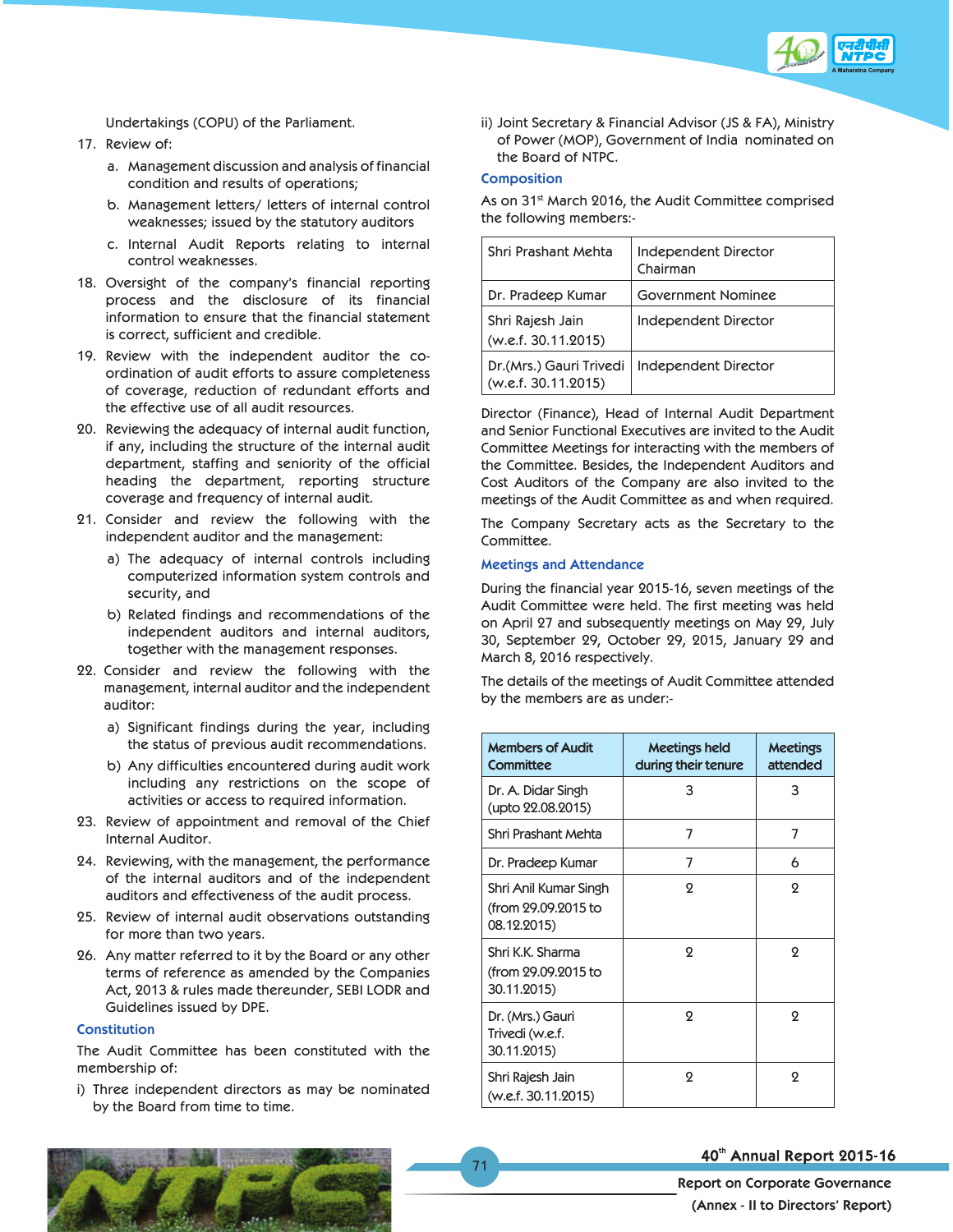

Dr. A. Didar Singh, Independent Director chaired the Meetings of the Committee held from 1st April to 22nd August 2015. Shri Prashant Mehta, Independent Director chaired the Meetings of the Committee held from 23rd August 2015 to 31<sup>st</sup> March 2016. Shri Prashant Mehta, Chairman of the Audit Committee was also present in the Annual General Meeting, held on 18.09.2015, to answer the queries of the shareholders.

 There was only one Independent Director on the Board of the Company from 23.08.2015 to 17.11.2015, as such, the Audit Committee was constituted with the membership of one Independent Director, two Government Nominee Directors and one Functional (Executive) Director. NTPC, being a Government Company, power to appoint directors including independent directors is vested with the President of India. We are continuously following up with the Ministry of Power to appoint requisite number of independent directors on the Board of NTPC.

 Director (Finance) and Head of Internal Audit were present in all Audit Committee Meetings held during the year as invitees as per the requirement of SEBI LODR.

### **3.2 Stakeholders' Relationship Committee**

 This Committee considers and resolves the grievances of security holders of the Company inter-alia including transfer of shares, non-receipt of Annual Report, nonreceipt of dividend etc.

#### **Constitution**

 The Committee has been constituted with the membership of:

- i) Two non-Executive Directors
- ii) Director (Finance), NTPC
- iii) Director (HR) or Director (Technical), NTPC

#### **Composition**

As on 31<sup>st</sup> March 2016, this committee was constituted with the following Directors:

| Shri Prashant Mehta                             | Independent Director,<br>Chairman |
|-------------------------------------------------|-----------------------------------|
| Shri U.P. Pani                                  | Director (HR)                     |
| Shri K. Biswal                                  | Director (Finance)                |
| Dr. (Mrs.) Gauri Trivedi<br>(w.e.f. 30.11.2015) | Independent Director              |

#### **Meeting and Attendance**

 During the financial year 2015-16, four meetings of the Stakeholders' Relationship Committee were held on May 29, July 30, October 29, 2015 and January 29, 2016.

79

## 40th Annual Report 2015-16

**Report on Corporate Governance (Annex - II to Directors' Report)** 

 The detail of the meetings of Stakeholders' Relationship Committee attended by the Members is as under:-

| Members of Shareholders'<br>/ Investors' Grievance<br><b>Committee</b> | <b>Meetings</b><br>held during<br>their tenure | <b>Meetings</b><br>attended |
|------------------------------------------------------------------------|------------------------------------------------|-----------------------------|
| Shri Prashant Mehta                                                    |                                                |                             |
| Shri U.P. Pani                                                         |                                                |                             |
| Shri K. Biswal                                                         |                                                |                             |
| Dr. (Mrs.) Gauri Trivedi<br>(w.e.f. 30.11.2015)                        |                                                |                             |

#### **Name and designation of Compliance Officer**

 Shri A.K. Rastogi, Company Secretary is the Compliance Officer in terms of Regulation 6 of SEBI LODR.

#### **Investor Grievances**

 The Company has always valued its investors relationship. During the financial year ending 31st March 2016, Company has attended its investor grievances expeditiously except for the cases constrained by disputes or legal impediments. The details of the complaints received, resolved and disposed off during the year are as under:

| <b>Particulars</b>                 | <b>Opening</b><br><b>Balance</b> | <b>Received</b> | <b>Resolved Pending</b> |   |
|------------------------------------|----------------------------------|-----------------|-------------------------|---|
| Complaints relating to             |                                  |                 |                         |   |
| Equity<br><b>Shares</b>            | $1*$                             | 2310            | 2311                    | 0 |
| <b>Tax Free</b><br>Bonds -<br>2013 | 0                                | 99              | 99                      | 0 |
| <b>Tax Free</b><br>Bonds -<br>2015 | 0                                | 290             | 290                     | 0 |
| <b>Bonus</b><br><b>Debentures</b>  | 0                                | 153             | 153                     | 0 |

\*Consumer forum case.

#### **Number of pending share transfers**

As on 31<sup>st</sup> March, 2016, no request for transfer of shares was pending.

 Share Transfers have been affected within 15 days from the date of lodgement of valid transfer deeds from 01.04.2015 to 30.11.2015 as prescribed under the Listing Agreement. For the period from 01.12.2015 to 31.03.2016, Share Transfers were affected within 30 days from the date of lodgement of valid transfer deeds as prescribed under SEBI LODR. A certificate to this effect duly signed by a Practising Company Secretary was furnished to Stock Exchanges.

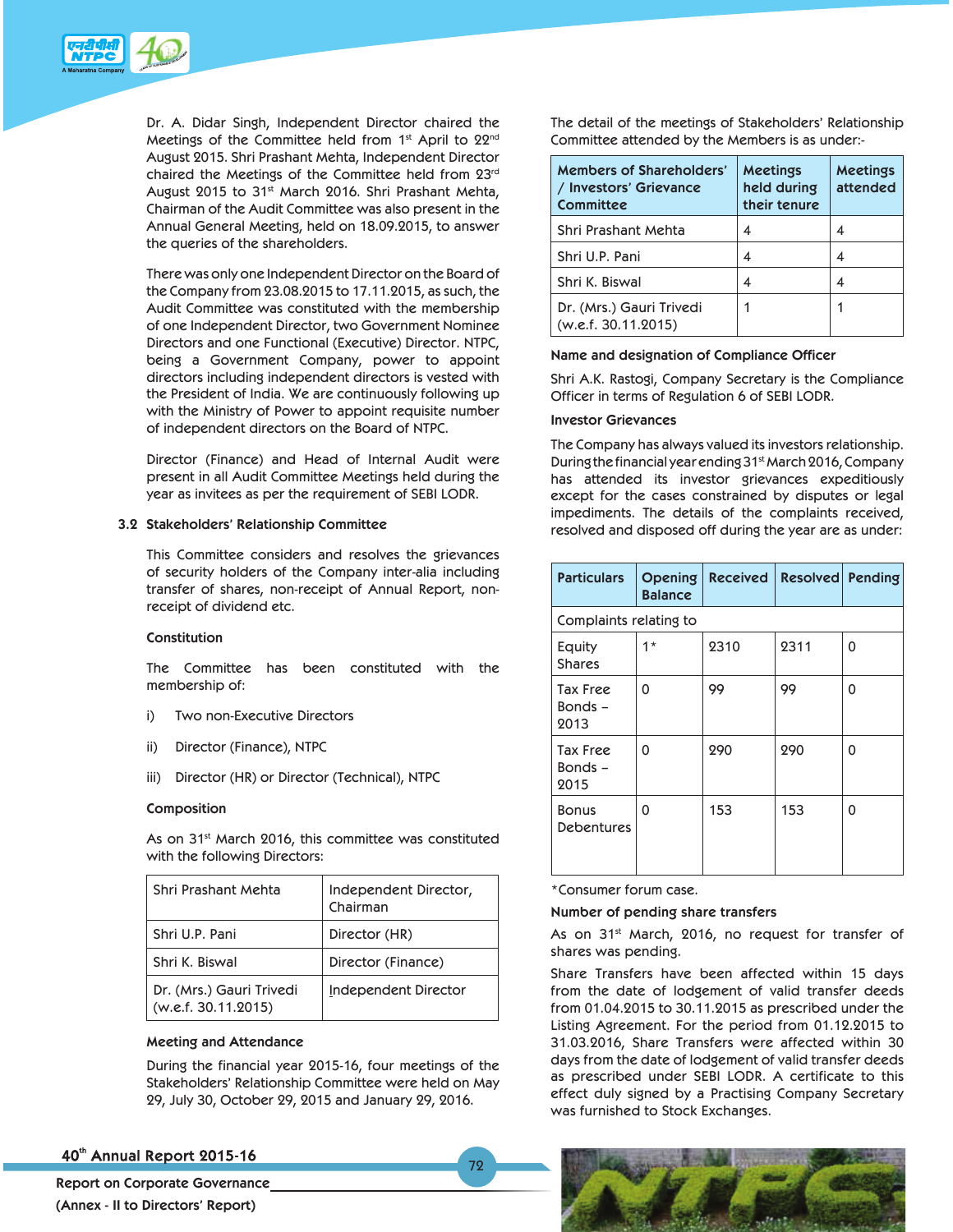

## **SCORES – Automated System of Lodging Complaints against Listed Companies**

 Securities and Exchange Board of India has a web based complaints redressal system namely 'SCORES (SEBI Complaints Redress System)', through which a shareholder can lodge a complaint against a company for his/ her grievances. The status of every complaint can be viewed online and the shareholder can send reminder for the complaints. When the complaint is registered, a unique complaint registration number is allotted for future reference and tracking. The concerned entity (intermediary or listed company) takes actions for the redressal of the complaints and uploads Action Taken on the complaint. The concerned entity (intermediary or listed company) or an investor can seek and provide clarifications online to each other. SEBI disposes the complaints if it is satisfied that the complaint has been redressed adequately.

 Through this system, the investors are able to check the status of the complaints i.e. with whom the complaint is pending, upon whom the responsibility has been fixed and for how much time the complaint has been pending. SCORES saved considerable time of the Company in resolving the complaints, thereby benefiting investors.

 An investor, who is not familiar with SCORES or does not have access to SCORES, can lodge the complaints in physical form.

#### **3.3 Remuneration Committee for PRP**

 Our Company, being a Central Public Sector Undertaking, the appointment, tenure and remuneration of Directors are decided by the President of India. However, as per the provisions of the DPE Guidelines, a Remuneration Committee was constituted to decide the annual bonus/variable pay pool and policy for its distribution within the prescribed limits.

 This Committee has been rechristened as Remuneration Committee for PRP (Performance Related Pay) after constitution of Nomination and Remuneration Committee as per Section 178 of the Companies Act, 2013 and as per Regulation 19 of SEBI LODR.

 As on 31st March 2016, the Committee comprised the following Members:

| Shri Prashant Mehta                             | Independent Director |
|-------------------------------------------------|----------------------|
| Dr. Pradeep Kumar                               | Government Nominee   |
| Shri Rajesh Jain<br>(w.e.f. 30.11.2015)         | Independent Director |
| Dr. (Mrs.) Gauri Trivedi<br>(w.e.f. 30.11.2015) | Independent Director |

 Director (Human Resources) and Director (Finance) are the permanent invitees to the Meeting of the Remuneration Committee.

#### **Meeting and Attendance**

 One meeting of Remuneration Committee for PRP was held during the year on August 20, 2015.

 The detail of the meeting of Remuneration Committee for PRP attended by the Members is as under:-

| Members of<br>Remuneration<br><b>Committee for PRP</b> | <b>Meetings</b><br>held during<br>their tenure | <b>Meetings</b><br>attended |
|--------------------------------------------------------|------------------------------------------------|-----------------------------|
| Dr. A. Didar Singh<br>(upto 22.08.2015)                | 1                                              | 1                           |
| Shri Prashant Mehta                                    |                                                |                             |
| Dr. Pradeep Kumar                                      |                                                |                             |
| Shri Rajesh Jain<br>(w.e.f. 30.11.2015)                | NA*                                            | $NA*$                       |
| Dr. (Mrs.) Gauri Trivedi<br>(w.e.f. 30.11.2015)        | NA*                                            | $NA*$                       |

 \*No meeting of the Committee was held after their induction in the Committee.

#### **3.4 Nomination and Remuneration Committee**

 The terms of the reference of Nomination and Remuneration Committee is to identify persons who are qualified to become directors and who may be appointed in senior management in accordance with the criteria laid down, recommend to the Board their appointment and removal and shall carry out evaluation of every director's performance, formulate the criteria for determining qualifications, positive attributes and independence of a Director and recommending policy relating to remuneration of the Directors, key managerial personnel and other employees and to devise a policy on Board diversity.

 NTPC, being a Government Company, its Directors (whether executive or non-executive) are appointed by the President of India as per the Articles of Association of the Company. The appointment of the Functional and Independent Directors is made on the basis of the approval of the Appointment Committee of the Cabinet. The remuneration of employees of CPSEs is decided by the Department of Public Enterprises and evaluation of the performance of Functional Directors is made by CMD and Secretary of the concerned Administrative Ministry as per DPE Guidelines and that of the Chairman is made by the Secretary of the Administrative Ministry and the Concerned Minister. The evaluation of the performance of the Board is done by the MOU Task Force of the DPE, GOI annually while evaluating the performance of the Company vis-à-vis the targets set out. Thus, there may be practical difficulty in implementing the scope of this Committee.

 Ministry of Corporate Affairs, through notification dated 05.06.2015, has exempted the Government Companies from applicability of Section 178 of the Companies Act, 2013



## 40th Annual Report 2015-16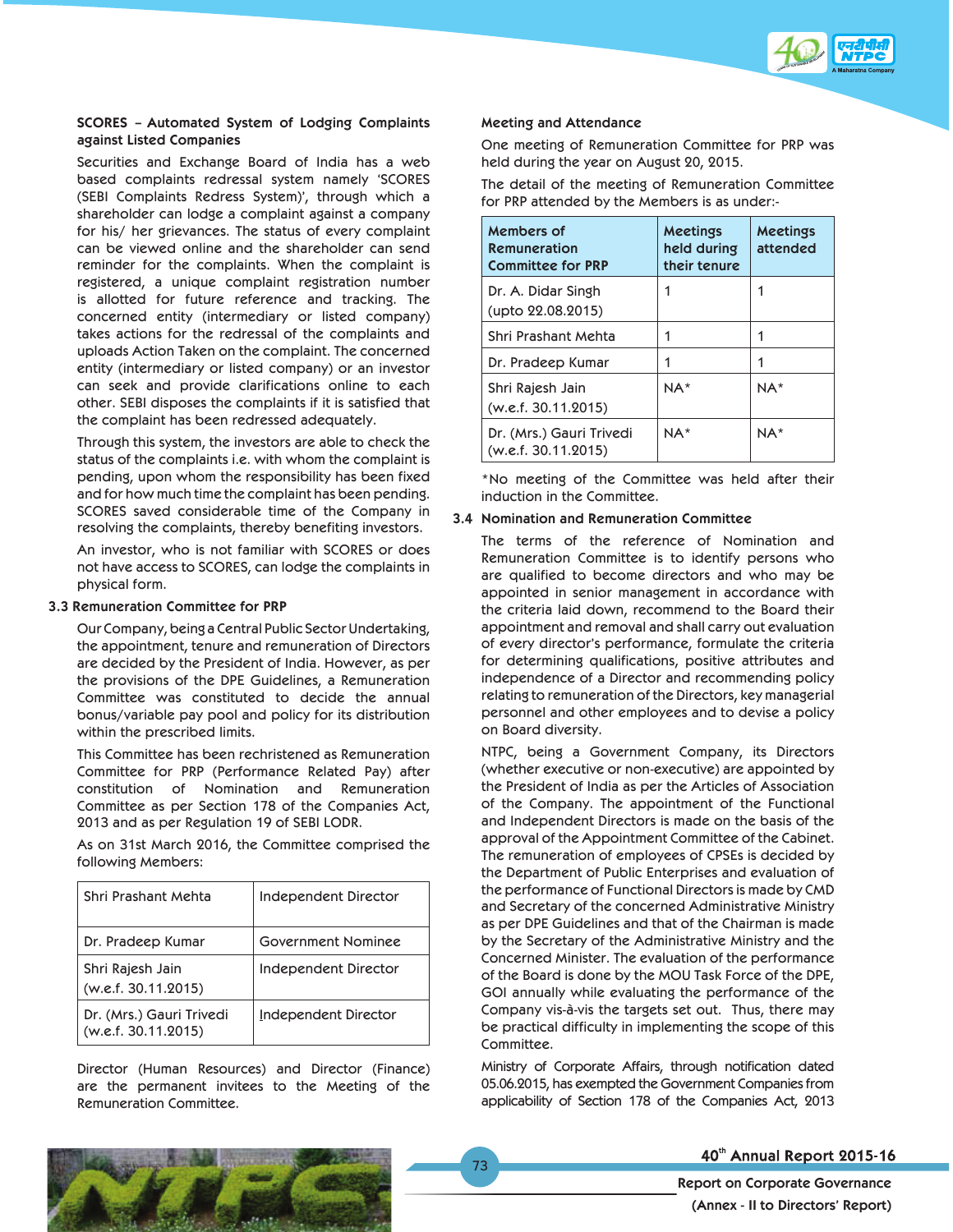

except with regard to appointment of senior management and other employees. Matter has also been taken up with SEBI to exempt Government Companies from applicability of Regulation 19 of SEBI LODR.

As on 31<sup>st</sup> March 2016, the Committee comprised the following Members:

| Shri Gurdeep Singh                              | Chairman & Managing<br>Director |
|-------------------------------------------------|---------------------------------|
| Shri Prashant Mehta                             | Independent Director            |
| Shri Rajesh Jain<br>(w.e.f. 30.11.2015)         | Independent Director            |
| Dr. (Mrs.) Gauri Trivedi<br>(w.e.f. 30.11.2015) | Independent Director            |
| Shri Aniruddha Kumar<br>(w.e.f. 25.02.2016)     | Government Nominee              |

 Chairman of the Committee is senior most Independent Director present in the Meeting.

## **Meeting and Attendance**

 One Meeting of Nomination and Remuneration Committee was held during the year on 29<sup>th</sup> September 2015.

 The detail of the meeting of Nomination and Remuneration Committee attended by the Members is as under:-

| <b>Members of Nomination</b><br>and Remuneration<br>Committee | <b>Meetings</b><br>held during<br>their tenure | <b>Meetings</b><br>attended |
|---------------------------------------------------------------|------------------------------------------------|-----------------------------|
| Shri Gurdeep Singh<br>(w.e.f. 04.02.2016)                     | $NA*$                                          | NA*                         |
| Shri Prashant Mehta                                           |                                                |                             |
| Shri A.K. Jha                                                 |                                                |                             |
| Shri Anil Kumar Singh                                         |                                                |                             |
| Shri Rajesh Jain<br>(w.e.f. 30.11.2015)                       | NA*                                            | NA*                         |
| Dr. (Mrs.) Gauri Trivedi<br>(w.e.f. 30.11.2015)               | NA*                                            | NA*                         |

 \*No meeting of the Committee was held after their induction in the Committee.

#### **3.5 Committee on Management Controls**

 On being conferred enhanced autonomy by the Government of India under 'Navratna/ Maharatna Guidelines', this committee was constituted for establishing transparent and effective system of internal monitoring. This Committee, inter alia, reviews the Management Control Systems, significant deviations in project implementation and construction, operation and maintenance budgets etc. It also reviews and

74

approves the manual/ criteria for various systems of the organisation from time to time.

As on 31<sup>st</sup> March, 2016, the Committee comprised the following Directors:

| Shri K. Biswal         | Director (Finance)                   |
|------------------------|--------------------------------------|
| Shri K.K. Sharma       | Director (Operations)                |
|                        | Dr. Pradeep Kumar Government Nominee |
| Shri Prashant<br>Mehta | Independent Director                 |

#### **3.6 Project Sub-Committee**

 This Committee examines and makes recommendations to the Board on proposals for Investment in New/ Expansion Projects and approves Feasibility Reports of new projects.

As on 31<sup>st</sup> March 2016, the Committee comprised the following members:

| Shri Gurdeep Singh  | Chairman & Managing Director |
|---------------------|------------------------------|
| lShri A.K. Jha      | Director (Technical)         |
| Shri S.C. Pandey    | Director (Projects)          |
| lShri K. Biswal     | Director (Finance)           |
| lShri K.K. Sharma   | Director (Operations)        |
| Shri U.P. Pani*     | Director (Commercial)        |
| Dr. Pradeep Kumar   | Government Nominee           |
| Shri Aniruddh Kumar | Government Nominee           |
| Shri Rajesh Jain    | Independent Director         |

 \*Ministry of Power has delegated the additional charge of the post of Director (Commercial) to Shri U.P. Pani, Director (HR).

#### **3.7 Investment/Contribution Committee**

 The terms of reference of Investment/Contribution Committee of the Board is to approve deployment of surplus funds as per Govt. guidelines issued from time to time and also to approve contribution/donation for national, public, benevolent or charitable cause.

As on 31<sup>st</sup> March 2016, the composition of the Committee was as under:

| Shri Gurdeep Singh    | Chairman & Managing Director |
|-----------------------|------------------------------|
| <b>Shri K. Biswal</b> | Director (Finance)           |
| lShri K.K. Sharma     | Director (Operations)        |

 In case of investment of funds and contribution matters, Director (HR) and in case of Commercial matters, Director (Commercial) are co-opted in the meeting.

40th Annual Report 2015-16

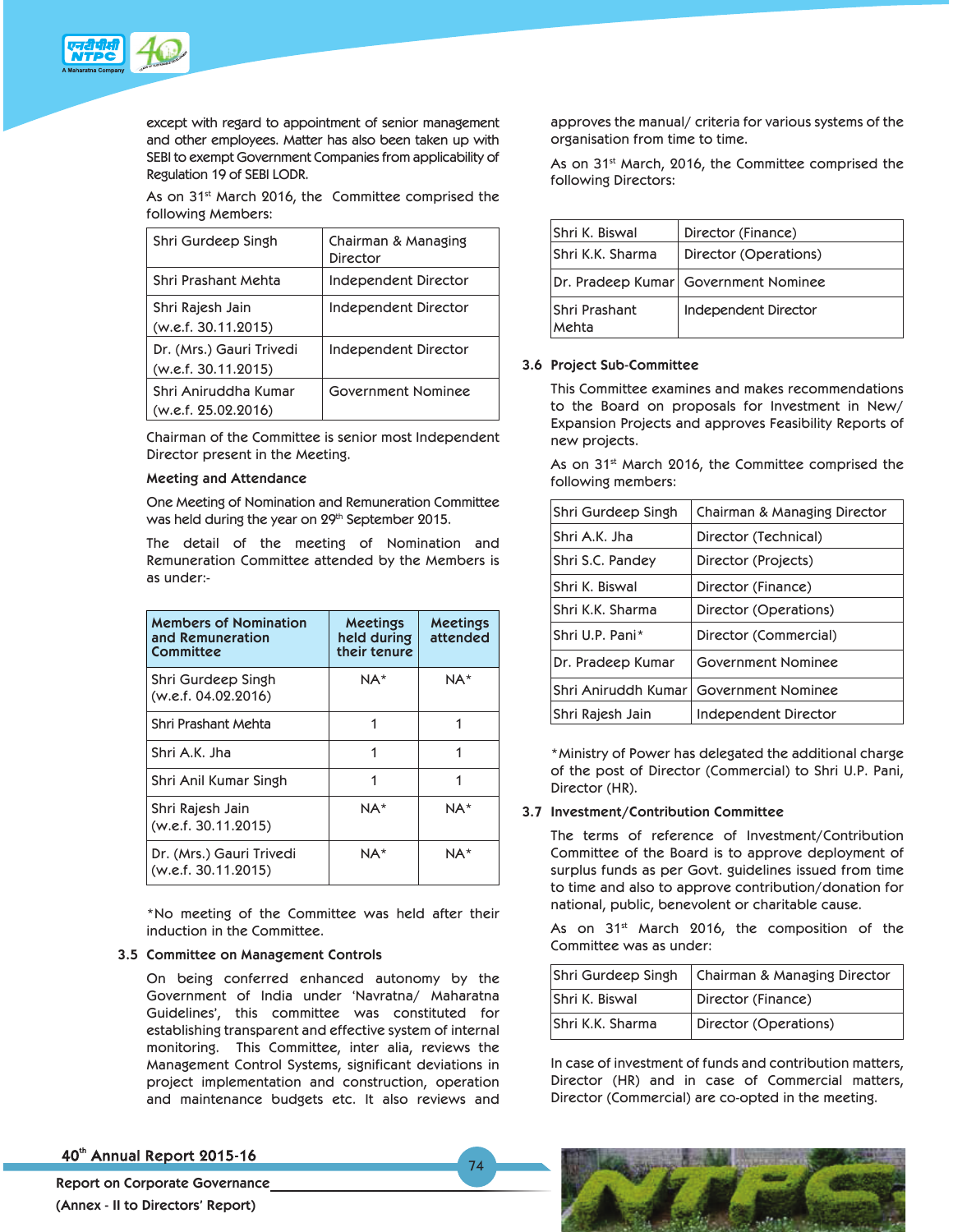

#### **3.8 Contracts Sub-Committee**

 This Committee approves award of works or purchase contracts or incurring commitments of value exceeding ₹ 250 crore but not exceeding ₹ 500 crore, Consultancy assignments including foreign consultancy assignments exceeding  $\bar{z}$  5 crore each and Appointment of Sponsor/ Agents for Overseas Consultancy Assignments involving sponsorship/ agency commission exceeding  $\bar{z}$  5 crore each.

As on 31<sup>st</sup> March 2016, the Contracts Sub-Committee was constituted as under:

| Shri Gurdeep Singh         | Chairman & Managing Director |
|----------------------------|------------------------------|
| Shri A.K. Jha              | Director (Technical)         |
| Shri S.C. Pandey           | Director (Projects)          |
| Shri K. Biswal             | Director (Finance)           |
| lShri K.K. Sharma*         | Director (Operations)        |
| Dr. Pradeep Kumar          | Government Nominee           |
| <b>Shri Aniruddh Kumar</b> | Government Nominee           |

 \*Director (Operations) is the additional member for all matters relating to award of contracts for import of coal.

#### **3.9 Committee of Functional Directors for Contracts**

 This Committee has been constituted for award of works or purchase contracts or incurring of commitments exceeding  $\overline{5}150$  crore but not exceeding  $\overline{5}250$  crore.

As on 31<sup>st</sup> March 2016, the Committee comprised all the Functional Directors including the Chairman & Managing Director as under:

| Shri Gurdeep Singh | Chairman & Managing Director |
|--------------------|------------------------------|
| Shri A.K. Jha      | Director (Technical)         |
| Shri U.P. Pani*    | Director (Commercial)        |
| Shri U.P. Pani     | Director (HR)                |
| Shri S.C. Pandey   | Director (Projects)          |
| Shri K. Biswal     | Director (Finance)           |
| Shri K.K. Sharma   | Director (Operations)        |

 \*Ministry of Power has delegated the additional charge of the post of Director (Commercial) to Shri U.P. Pani, Director (HR)

 The Chairman & Managing Director, Director (Finance), Director (Technical) and Director (Projects) for contracts relating to construction projects shall constitute the quorum for meeting of the Committee. The Chairman & Managing Director, Director (Finance), Director (Technical) and Director (Operations) for contracts relating to operating stations shall constitute the quorum for meeting of the Committee.

## **3.10 Committee for Allotment and Post-Allotment Activities of NTPC's Securities**

 The Committee has been constituted for Allotment and Post-allotment activities of Company's Securities. The scope of work of this committee is to approve allotment, issue of Certificate(s)/Letter of allotment(s), transfer, transmission, re-materialisation, issue of duplicate certificate(s), consolidation/ split of NTPC's domestic and foreign Securities.

As on 31<sup>st</sup> March 2016, the Committee comprised the following three Members:

| Shri A.K. Jha/   | Director (Technical)/ Director          |
|------------------|-----------------------------------------|
| Shri S.C. Pandey | (Projects)                              |
| lShri U.P. Pani* | Director (Commercial)/ Director<br>(HR) |
| Shri K. Biswal / | Director(Finance)/ Director             |
| Shri K.K. Sharma | (Operations)                            |

 \*Ministry of Power has delegated the additional charge of the post of Director (Commercial) to Shri U.P. Pani, Director (HR)

### **3.11 Corporate Social Responsibility and Sustainability Committee**

 This Committee has been reconstituted as per the requirements of Section 135 of the Companies Act, 2013. This Committee is constituted to formulate and recommend to the Board, Corporate Social Responsibility Policy as per Schedule VII of the Companies Act, 2013 as amended from time to time; to recommend the amount of expenditure to be incurred on the activities specified in the CSR Policy; to monitor the Corporate Social Responsibility Policy of the company from time to time; and any other matter as the Board may delegate from time to time.

 This Committee formulates and recommend to the Board CSR Policy (including sustainable development) from time to time.

As on 31<sup>st</sup> March 2016, the Committee comprised the following members:

| Shri Gurdeep Singh  | Chairman & Managing Director |
|---------------------|------------------------------|
| Shri U.P. Pani      | Director (HR)                |
| Shri K. Biswal      | Director (Finance)           |
| Dr. Pradeep Kumar   | Government Nominee           |
| Shri Prashant Mehta | Independent Director         |

 The Company has formulated a Policy for CSR and Sustainability. The same is available at the weblink: http://www.ntpc.co.in/download/ntpc-policy-csrsustainability.

### **3.12 Committee for Vigilance Matters**

 This Committee has been constituted to examine all the petitions which are submitted before the Board as appellate/ reviewing authority in terms of CDA rules.



## 40th Annual Report 2015-16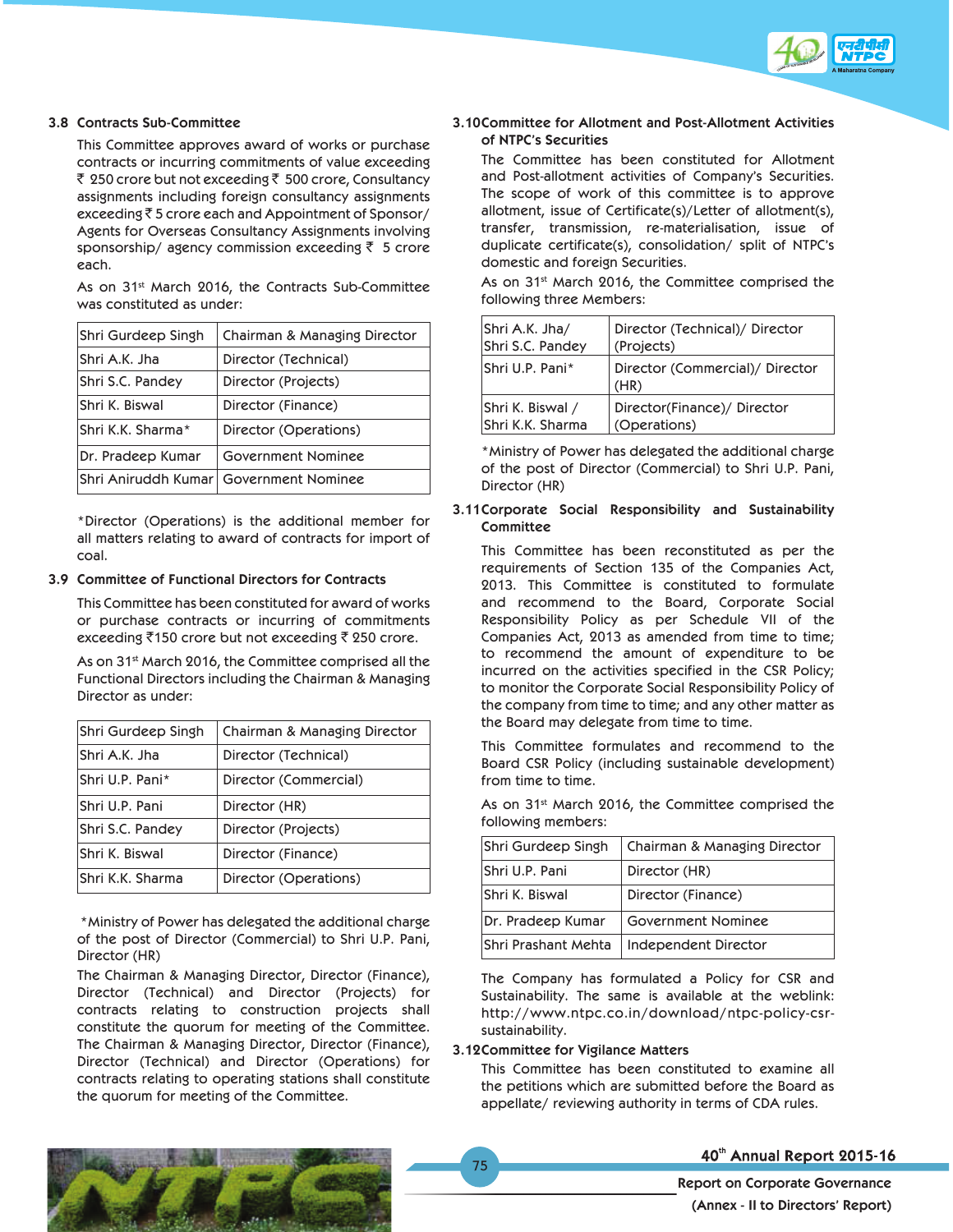

It also reviews other major complaints as referred to it from time to time other than complaints registered under whistle blower mechanism under purview of Chief Vigilance Officer.

As on 31<sup>st</sup> March 2016, the Committee comprised the following members:

| Shri U.P. Pani                                                      | Director (HR)*       |
|---------------------------------------------------------------------|----------------------|
| Shri Prashant Mehta                                                 | Independent Director |
| In case of Vigilance cases, Chief Vigilance Officer is<br>co-opted. |                      |

\*In case where Director (HR) has acted as a Disciplinary Authority, any other whole-time Director as may be decided by the Chairman & Managing Director on case to case basis.

#### **3.13 Exchange Risk Management Committee**

This Committee has been constituted to review the foreign currency loan portfolio, hedged and un-hedged exposures and effectiveness of hedging strategy, approve amendments in Exchange Risk Management Policy, new instruments etc.

As on 31<sup>st</sup> March, 2016, the Committee comprised the following Members:

| Shri Gurdeep Singh                            | Chairman & Managing Director |
|-----------------------------------------------|------------------------------|
| Shri U.P. Pani*                               | Director (Commercial)        |
| Shri K. Biswal                                | Director (Finance)           |
| Dr. Pradeep Kumar                             | Government Nominee           |
| Shri Prashant Mehta                           | Independent Director         |
| Dr. (Mrs.) Gauri Trivedi Independent Director |                              |

 \*Ministry of Power has delegated the additional charge of the post of Director (Commercial) to Shri U.P. Pani, Director (HR)

 In the absence of Director (Commercial), either Director (Technical) or Director (Operations) shall be the Member of the Meeting.

#### **3.14 Risk Management Committee**

 Pursuant to Regulation 21 of SEBI LODR, Risk Management Committee has been constituted to finalise risk assessment under the Risk Management Framework; monitor and review risk management plan/ framework as approved by the Board; inform the Board about the risk assessed and action required to be taken/ already taken for mitigating the risks on quarterly basis by the Chief Risk Officer (CRO) and take up any other matter as directed by the Board from time to time.

 The Risk Management Framework is being reviewed periodically by the Board. Details on risk management mechanism are given in the Management's Discussion and Analysis report in this Report.

 Two meetings of Risk Management Committee were held during the financial year 2015-16 on August 31 and December 8, 2015.

As on 31<sup>st</sup> March, 2016, the Committee comprised the following Members:

| İShri A.K. Jha   | Director (Technical)                                            |
|------------------|-----------------------------------------------------------------|
| Shri S.C. Pandey | Director (Projects)                                             |
| Shri K.K. Sharma | Director (Operations)                                           |
| Shri A.K. Ahuja  | Senior Management Personnel/<br>Chief Risk Officer(CRO), Member |
|                  | Shri Sharad Anand   Senior Management Personnel*                |

 \*For issues other than coal, any other Senior Management Personnel (Executive Director/ Group General Manager or General Manager- Incharge of the Department) as may be nominated by the Chairman & Managing Director.

 Further, Senior Management Personnel (Regional Executive Director (s)/ Executive Director (s)/ Functional Head at the level of Group General Manager/ General Manager) shall be special invitees to the Meetings of the Risk Management Committee, on case to case basis, based on major risks identified and required to be reported/ taken care of.

## **4. REMUNERATION OF DIRECTORS**

 As already stated under the heading Remuneration Committee above, the remuneration of the Functional Directors including that of the Chairman & Managing Director is decided by the Government of India.

The Company makes payment of  $\bar{\tau}$  20,000/- as sitting fee for attending each meeting of the Board and Committees of the Board constituted by the Board from time to time to each Independent Director.

 Details of remuneration of Functional Directors for the financial year 2015-16 are given below:- (in  $\bar{z}$ )

| Name of the<br><b>Director</b>                    | <b>Salary</b> | <b>Benefits</b> | Performance<br><b>Linked</b><br>Incentives* | Total**   |
|---------------------------------------------------|---------------|-----------------|---------------------------------------------|-----------|
| Dr. Arup Roy<br>Choudhury<br>(upto<br>31.08.2015) | 45,70,446     | 3,10,748        | 22,16,565                                   | 70,97,759 |
| Shri Gurdeep<br>Singh (w.e.f.<br>04.02.2016)      | 4,39,514      | 92,434          | 0                                           | 5,31,948  |
| Shri I.J. Kapoor<br>(upto<br>20.08.2015)          | 36,08,235     | 4,71,863        | 12,18,433                                   | 52,98,531 |
| Shri A.K. Jha                                     | 26,98,905     | 12,37,791       | 11,52,304                                   | 50,89,000 |
| Shri U.P. Pani                                    | 26,45,682     | 8,85,002        | 11,29,623                                   | 46,60,307 |
| lShri S.C.<br>Pandey                              | 36,69,234     | 4,72,323        | 7,20,963                                    | 48,62,520 |
| Shri K. Biswal                                    | 25,38,994     | 5,72,058        | 10,87,144                                   | 41,98,196 |
| lShri K.K.<br>Sharma                              | 26,25,703     | 12,68,346       | 8,21,805                                    | 47,15,854 |

## 40th Annual Report 2015-16

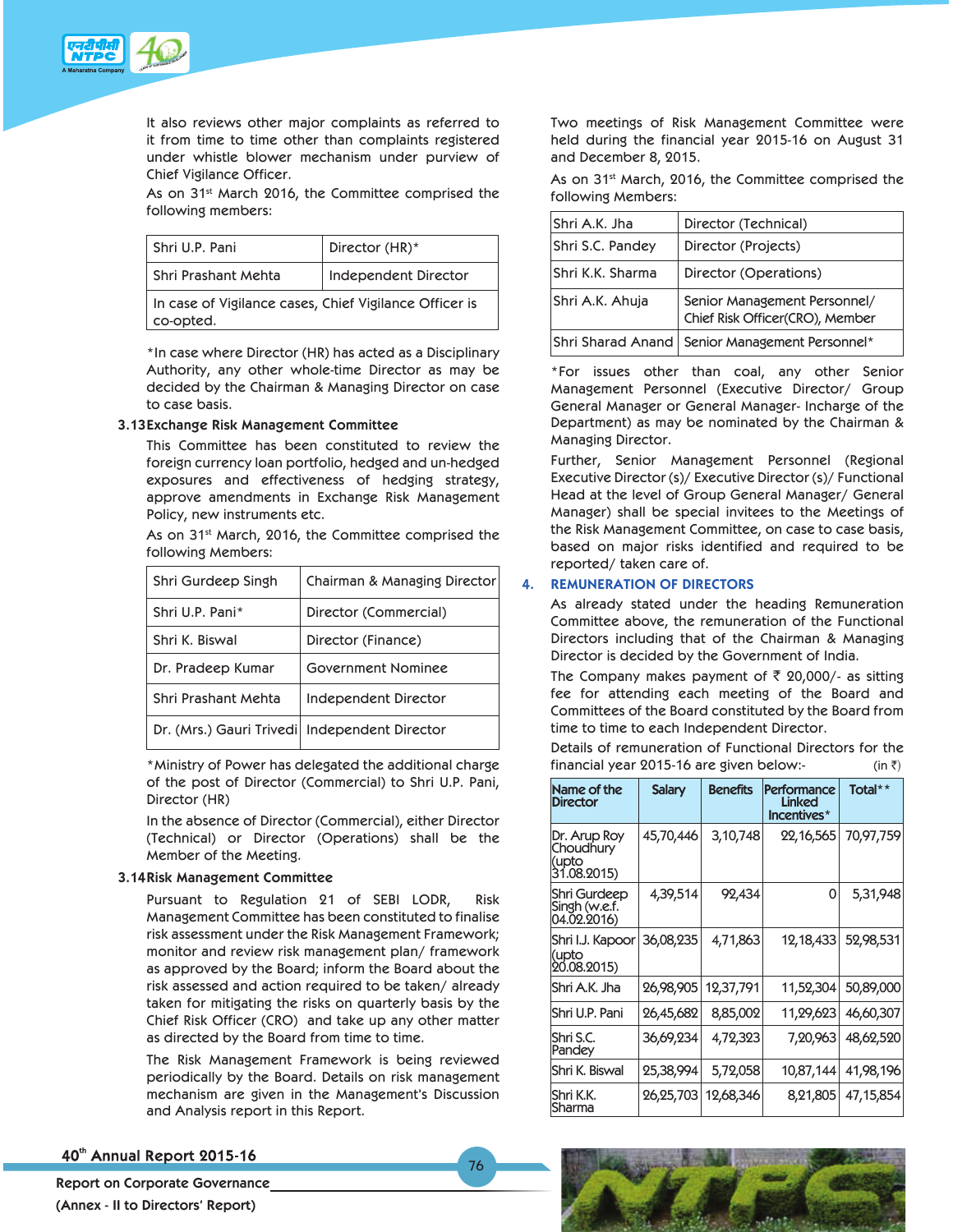

 \*Performance linked incentives paid is based on the incentive scheme of the Company. The Company has not issued any stock options during the financial year 2015-16.

 \*\*Besides above, medical benefit as per the rules of the company is being extended.

 Details of payments towards sitting fee to Independent Directors during the financial year 2015-16 are given below:  $(\text{in } \bar{z})$ 

|                                                    |                                                |                             | III <sub>1</sub> |
|----------------------------------------------------|------------------------------------------------|-----------------------------|------------------|
| Name of Part-time<br>non-official                  | <b>Sitting Fees</b><br>(Excluding Service Tax) |                             | <b>Total</b>     |
| <b>Directors</b>                                   | <b>Board</b><br>Meeting                        | <b>Committee</b><br>Meeting |                  |
| Dr. A. Didar Singh<br>(upto 22.08.2015)            | 1,20,000                                       | 2,00,000                    | 3,20,000         |
| Shri Prashant Mehtal                               | 2,40,000                                       | 5,60,000                    | 8,00,000         |
| Shri Rajesh Jain<br>(w.e.f. 18.11.2015)            | 1,00,000                                       | 80,000                      | 1,80,000         |
| Dr. (Mrs.) Gauri<br>Trivedi<br>(w.e.f. 18.11.2015) | 60,000                                         | 80,000                      | 1,40,000         |

## **5. FAMILIARIZATION PROGRAMME FOR DIRECTORS**

 The Board of Directors have the responsibility of strategic supervision of the Company and undertake periodic review of various matters including performance of various operating stations, construction of power projects, capacity expansion programme in line with targets set-up by Ministry of Power, resource mobilisation, etc. In order to fulfil this role, the Directors undergo training from time to time. The Board of Directors are fully briefed about their roles, rights, responsibilities in the Company and on all business related matters, risk assessment & mitigating procedures and new initiatives proposed by the Company. Directors are also briefed on changes/developments in Indian as well as international corporate and industry scenario including those pertaining to the statutes/legislation and economic environment. In addition, Directors are being imparted training organised by the Company and other agencies/ institutions etc which enables them to appreciate specific requirements of Power Sector as well as those of the Company. The Company has approved Training Policy for its members which aims at building leadership qualities and providing a platform to share the knowledge, skills and experience gained by the Directors.

The Training Policy is available at the following weblink:

## *http://www.ntpc.co.in/download/training-policydirectors-ntpc*

 Weblink of details of familiarization programme imparted to independent directors is as under:

*http://www.ntpc.co.in/en/familiarisation-programindependent-directors*

## **6. ACCOUNTABILITY OF DIRECTORS**

 An annual Memorandum of Understanding (MoU) is entered into by the Company with Govt. of India (GoI) in the beginning of the year setting the targets against financial and non-financial parameters with weightages decided in consultation with GoI. The performance of the Company is measured at the end of the year vis-àvis these targets.

 The performance with regard to MOU is reviewed regularly within the Company on monthly basis and by Ministry of Power on quarterly basis through Quarterly Performance Review (QPR). Slippages, if any, are identified and necessary remedial actions are suggested in these forums.

 At the end of each financial year, the MoU achievements report is furnished to Ministry of Power and performance of the Company is evaluated by Ministry of Power and the Task Force of Department of Public Enterprises on the basis of actual achievements vis-à-vis the signed MoU.

 To ensure targets as set in MoU are achieved well within schedule, the Company has a strong "Internal MoU" system specifying targets drilled down at regional and station level with suitable stretch and expansion of activities. The entire process ensures transparency as well as accountability towards stakeholders.

#### **7. SUBSIDIARY MONITORING FRAMEWORK**

 The Company has five subsidiary companies, list of which is furnished in the Directors' Report. All subsidiaries of the Company are Board managed with their Boards having the rights and obligations to manage such companies in the best interest of the stakeholders. As a majority shareholder, the Company nominates its representatives on the Boards of subsidiary companies and monitors the performance of such companies periodically.

 Performance of the subsidiary companies is reviewed by the Board of the Company in the following manner:

- i) Minutes of the meetings of the Board of Directors of the subsidiaries are placed before the Company's Board periodically.
- (ii) A statement of all significant transactions and arrangements entered into by the subsidiary companies are also reviewed by the Company.
- (iii) A Report on business activities of Subsidiary which, inter-alia, includes investments made in the subsidiary is being presented to the Board of NTPC in each quarter.
- (iv) Subsidiary Companies sign an annual Memorandum of Understanding with NTPC in the beginning of the year setting the targets in financial and nonfinancial areas with weightages in consultation with NTPC, which is submitted to DPE. At the end of the financial year, the actual performance vis-à-vis the targets set is evaluated by DPE.
- (v) Certain decision as mentioned in the Articles of

77



40th Annual Report 2015-16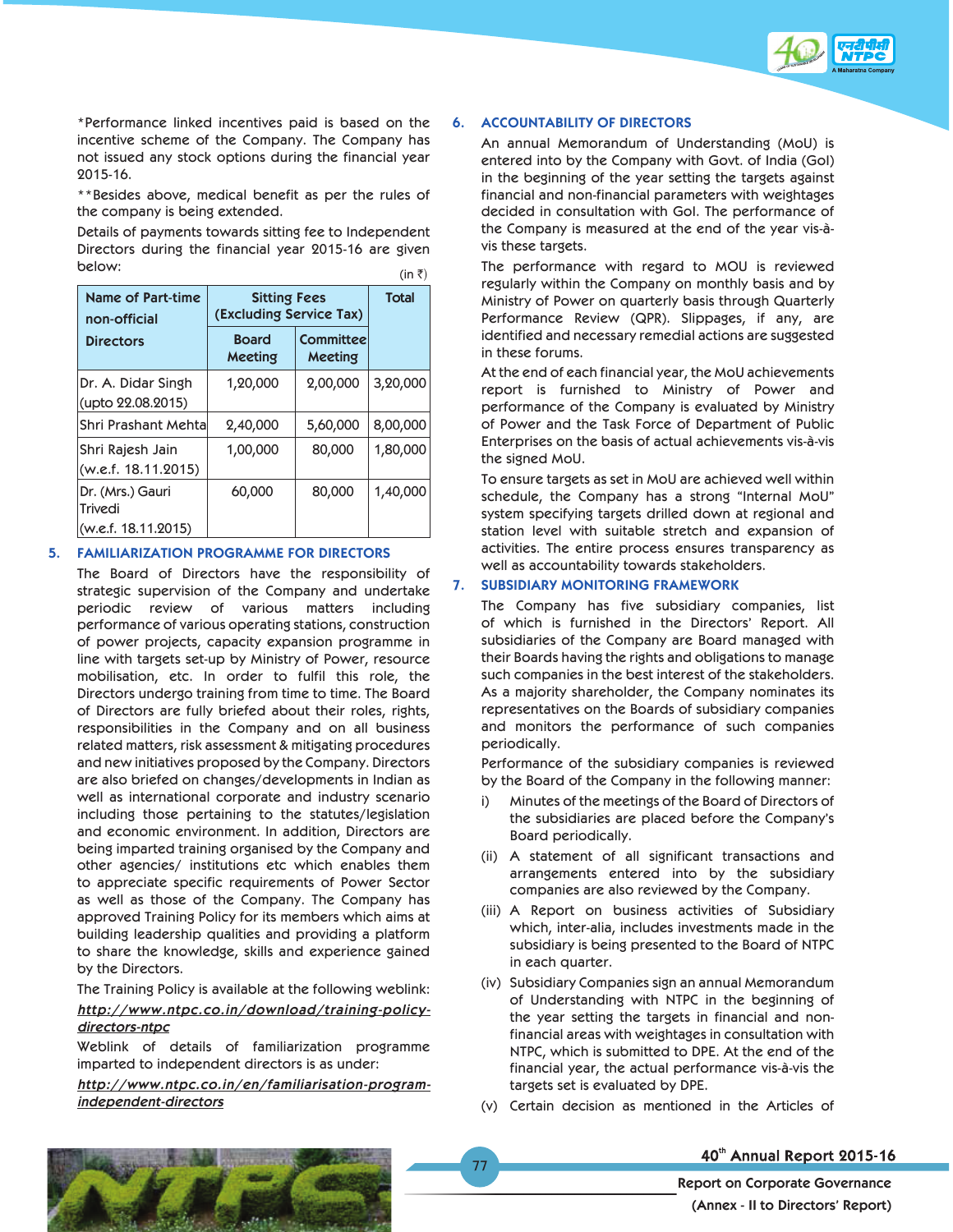

Association of the subsidiary companies can only be taken if they are approved by the Board of NTPC.

The Company has formulated a Policy for determining 'Material' Subsidiaries as per Regulation 16(1)(c) of SEBI LODR. The same is available at the weblink:

### *http://www.ntpc.co.in/download/policy-determining-material*

In the year 2015-16, the Company had no 'Material Subsidiary' as defined under Regulation 16(1) (c) of SEBI LODR or the subsidiaries as defined under Guidelines on Corporate Governance for Central Public Sector Enterprises issued by Department of Public Enterprises, Govt. of India.

## **8. GENERAL BODY MEETINGS (ANNUAL GENERAL MEETING)**

Date, time and location where the last three Annual General Meetings were held are as under:

|                                     | Date & Time September 17, 2013                       | <b>August 27, 2014</b>                                                                                       | September 18, 2015                                                                                                                                                                                                                                                                                                                                                                                                                                                                                                                                                                                                                                                                                                                                                                                                                                                                                                                                                                                                         |
|-------------------------------------|------------------------------------------------------|--------------------------------------------------------------------------------------------------------------|----------------------------------------------------------------------------------------------------------------------------------------------------------------------------------------------------------------------------------------------------------------------------------------------------------------------------------------------------------------------------------------------------------------------------------------------------------------------------------------------------------------------------------------------------------------------------------------------------------------------------------------------------------------------------------------------------------------------------------------------------------------------------------------------------------------------------------------------------------------------------------------------------------------------------------------------------------------------------------------------------------------------------|
| Time                                | 10.30 A.M.                                           | 10.30 A.M.                                                                                                   | 10.30 A.M.                                                                                                                                                                                                                                                                                                                                                                                                                                                                                                                                                                                                                                                                                                                                                                                                                                                                                                                                                                                                                 |
| Venue                               | Manekshaw Centre, Parade<br>Road, New Delhi - 110010 | Manekshaw Centre, Parade<br>Road, New Delhi - 110010                                                         | Manekshaw Centre, Parade Road, New<br>Delhi - 110010                                                                                                                                                                                                                                                                                                                                                                                                                                                                                                                                                                                                                                                                                                                                                                                                                                                                                                                                                                       |
| <b>Special</b><br><b>Resolution</b> |                                                      | secured/<br>cumulative/<br>free,<br>Bonds/<br>Debentures<br>Private<br>Placement<br>conditions of the Issue. | Authorization to Board to (i) Authorization to Board to raise funds<br>raise Funds upto ₹ 13,000/- upto ₹ 5,000/- Crore through issue of<br>Crore through issue of secured/unsecured, redeemable, taxable/<br>unsecured, tax-free, cumulative/ non-cumulative, non-<br>redeemable, taxable/ tax- convertible Bonds/ Debentures on Private<br>non- Placement Basis in one or more tranches<br>cumulative, non-convertible through Private Placement in domestic<br>on market and authorising the Board to decide<br>Basis the terms and conditions of the Issue.<br>in one or more tranches (ii) Approval for entering into related party<br>and authorising the Board transaction with Utility Powertech Limited,<br>to decide the terms and an Associate Company of NTPC Limited,<br>subject to cumulative ceiling or 2% of the<br>annual turnover of the Company as per<br>the Audited Annual Financial Statement of<br>preceding financial year of $\bar{\tau}$ 1000 crore<br>whichever is more, in any financial year. |

The Annual General Meeting, held on 18.09.2015, was attended by Partners of five Statutory Auditors firms out of seven Statutory Auditors firms, the Scrutiniser for E-voting and Polling at AGM and Secretarial Auditor of the Company.

#### **Special Resolution passed through Postal Ballot**

No special resolution requiring Postal Ballot is being proposed at the ensuing Annual General Meeting.

In accordance with erstwhile Clause 35B of the Listing Agreement, e-voting facility was provided to the shareholders, in respect of shareholders' resolutions, passed at the AGM held on 18.09.2015. The Company also provided facility to the shareholders, who did not have access to e-voting, to send their assent or dissent in writing on a postal ballot form. The members who could not exercise their vote through e-voting process were provided facility to vote at the Annual General Meeting by way of polling instead of voting by show of hands.

#### **9. DISCLOSURES**

Under Regulation 23 of SEBI LODR, all related party transactions require approval of the Audit Committee.

Further, all material Related Party Transactions shall require approval of the shareholders through special resolution.

 As per section 188 of the Companies Act, 2013, certain contract/ arrangement with related party requires approval of the Board of Directors. Further, if these transactions cross the limit prescribed under the Rules, the approval of Shareholder through special resolution is required.

 The Company has formulated a Policy on Materiality of Related Party Transactions and also on Dealing with Related Party Transactions.

The RPT Policy is available at the weblink:

## *http://www.ntpc.co.in/download/related-partytransaction-policy-ntpc*

 The transactions with related parties are included in the Notes to the Accounts as per Accounting Standard (AS) -18 notified under the Companies (Accounting Standards) Rules, 2006.

 The Company obtained the approval of shareholders, by way of special resolution, for entering into related party

## 40th Annual Report 2015-16



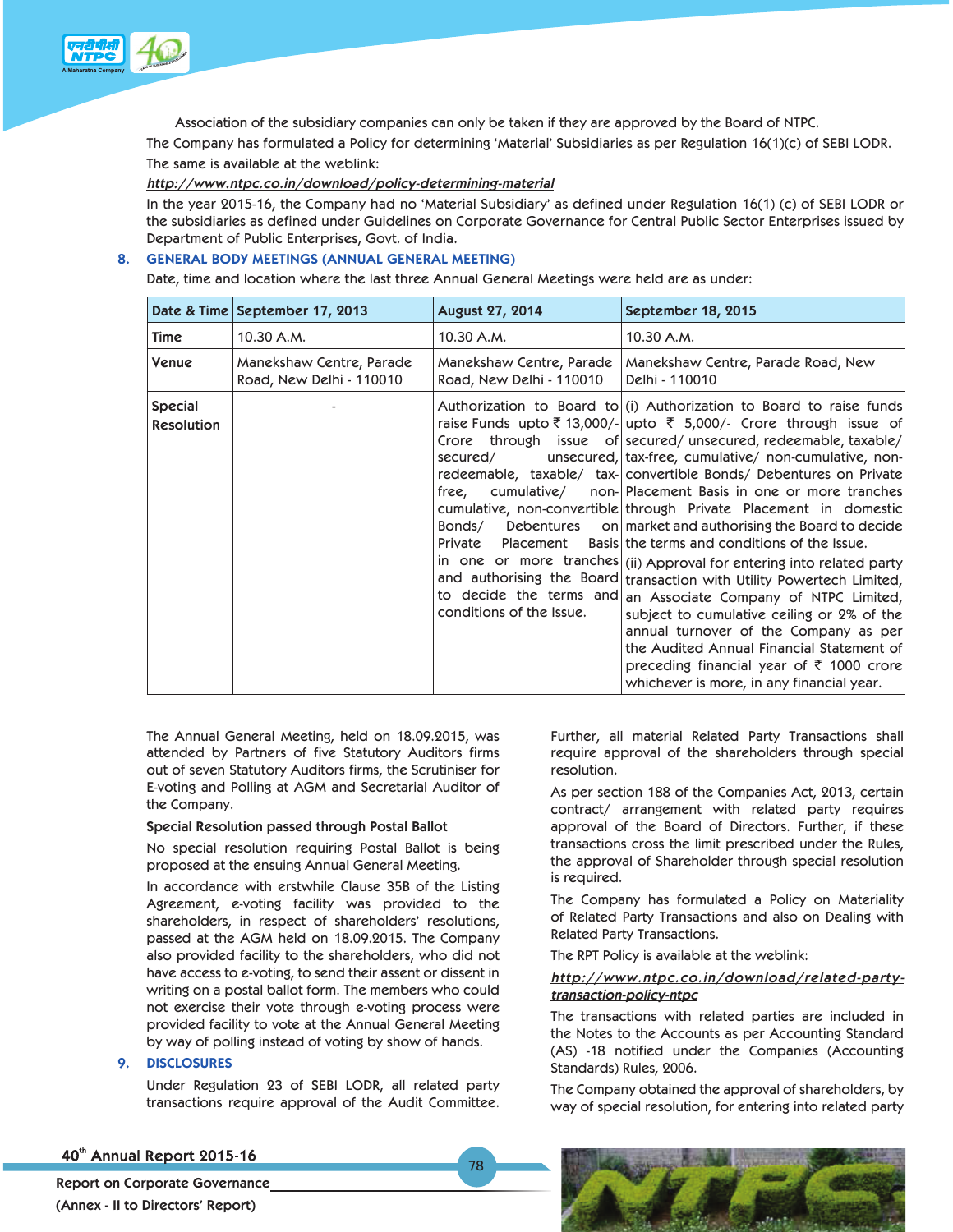

transaction with Utility Powertech Limited, an associate company, subject to cumulative ceiling of 2% of the annual turnover of the Company as per the Annual Audited financial statement of preceding financial year or  $\bar{\tau}$  1,000 crore, whichever is more, in any financial year. Review of transactions with Utility Powertech Limited, in pursuance of special resolution, is being done periodically by the Audit Committee. Other related party transactions are being approved by the Audit Committee as and when required.

 The details of Related Party Transactions are given in form AOC-2 forming part of Board's Report.

 The Company has broadly complied with all the requirements of erstwhile Listing Agreement with Stock Exchanges till 30.11.2015 and SEBI LODR w.e.f. 01.12.2015, the Companies Act, 2013 and Guidelines on Corporate Governance for Central Public Sector Enterprises issued by Ministry of Heavy Industries and Public Enterprises, Department of Public Enterprises, Government of India except as mentioned in the Report.

 There were no penalties or strictures imposed on the Company by any statutory authorities for non-compliance on any matter related to capital markets, during the last three years.

 However, in pursuance of SEBI Circular dated 08.04.2015, National Stock Exchange of India Limited and BSE Limited, levied penalty for non-compliance of erstwhile Clause 49(II)(A)(1) of the Listing Agreement i.e. non-appointment of woman director on the Board of NTPC. After appointment of Dr. (Mrs.) Gauri Trivedi, Independent Director on the Board on 18.11.2015, the same was dropped.

 The Company has complied with corporate governance requirements specified in Regulations 17 to 27 and clauses (b) to (i) of sub-regulation (2) of Regulation 46 of SEBI LODR. Non-compliance, if any, of the Regulations of SEBI LODR has been specifically mentioned in the Report. The discretionary requirements as specified in Part E of Schedule II adopted by the Company are at Annex-I of the Report.

**Schedule of Compliances with Presidential Directive issued during the financial year 2015-16 and during last three years preceding the financial year 2015-16 is at Annex-II.**

#### **CEO/CFO Certification**

 As required under Regulation 17(8) of SEBI LODR, the certificate duly signed by Shri Gurdeep Singh, Chairman & Managing Director and Shri K. Biswal, Director (Finance) was placed before the Board of Directors at the meeting held on 30.05.2016 and is annexed to the Corporate Governance Report.

#### **10. MEANS OF COMMUNICATION**

 The Company communicates with its shareholders through its Annual Report, General Meetings and disclosures through its Website.

 The Company also communicates with its institutional shareholders through a combination of analysts briefing and individual discussions and also participation in investor conferences from time to time. Annual analysts and investors meet is held during the month of August where Board of the Company interacts with the investing community. Financial results are discussed by way of conference calls regularly after the close of each quarter. Information, latest updates and announcements regarding the Company can be accessed at company's website: *www.ntpc.co.in* including the following:-

- Quarterly/ Half-yearly/ Annual Financial Results
- Quarterly Shareholding Pattern
- Quarterly Corporate Governance Report
- Transcripts of conferences with analysts
- Corporate Disclosures made from time to time to the Stock Exchanges

 The Company's official news releases, other press coverage, presentations made to institutional investors or to the analysts are also hosted on the Website.

 Quarterly Results have been published as per details given below:

| <b>Newspapers</b>                                        | Date of publication of financial<br>results for the quarter ended |  |                                  |  |  |  |  |  |
|----------------------------------------------------------|-------------------------------------------------------------------|--|----------------------------------|--|--|--|--|--|
|                                                          |                                                                   |  | 30.06.2015 30.09.2015 31.12.2015 |  |  |  |  |  |
| <b>Hindustan Times</b>                                   |                                                                   |  | 31.07.2015 30.10.2015 30.01.2016 |  |  |  |  |  |
| Hindustan (Hindi) 31.07.2015 30.10.2015 30.01.2016       |                                                                   |  |                                  |  |  |  |  |  |
| Amar Ujala (Hindi)  31.07.2015   30.10.2015   30.01.2016 |                                                                   |  |                                  |  |  |  |  |  |

 In order to save trees and environment, our Company has sent the Annual Reports for the financial year 2014-15 and other communications like ECS credit information for final and interim dividend to large number of shareholders through e-mail of the shareholders registered with NSDL/ CDSL after seeking their consent to send the annual reports/ other communications through e-mail, thereby reducing the consumption of paper significantly.

 Through e-mails, the Company had sent 3,47,949 number of Annual Reports, 6,86,713 number of ECS credit information for final dividend for the financial year 2014-15 and interim dividend for the financial year 2015- 16 to the shareholders.

#### **11. CODE OF CONDUCT**

 The Company has in place Code of Conduct for Directors and Senior Management Personnel (CODE) in alignment with Company's Vision and Values to achieve the Mission & Objectives and aiming at enhancing ethical and transparent process in managing the affairs of the Company. This CODE is applicable to all the Board Members including Government Nominee(s) & the Independent Director(s) and the Senior Management Personnel of the Company. A copy of the Code of



## 40th Annual Report 2015-16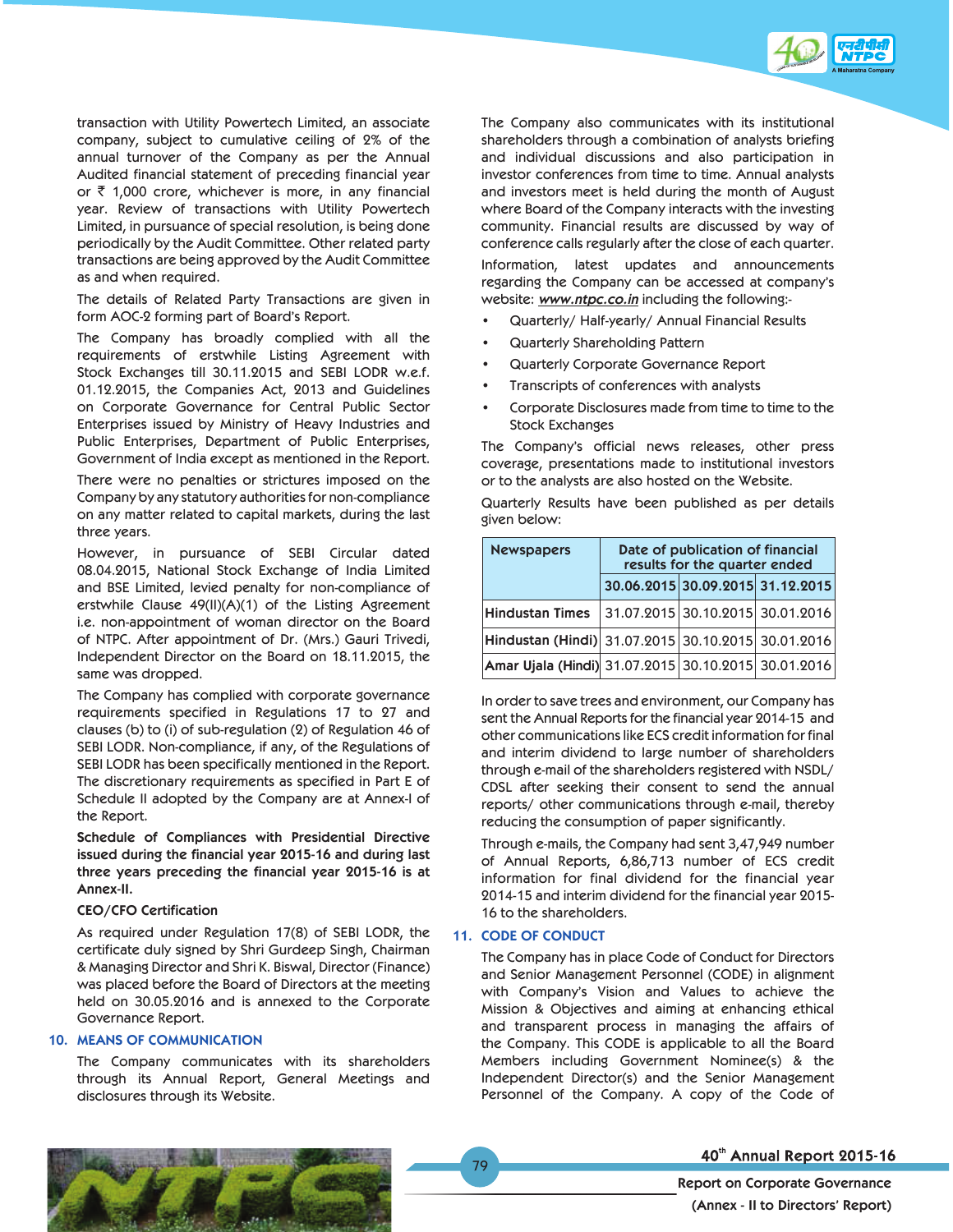

Conduct is available at the website of the Company at the weblink:

#### *http://www.ntpc.co.in/en/investors/code-of-conduct*

**Declaration as required under Schedule V of SEBI LODR** 

All the members of the Board and Senior Management Personnel have affirmed compliance of the Code of Conduct for the financial year ended on March 31, 2016.

New Delhi (Gurdeep Singh) Date : 18.05.2016 Chairman & Managing Director

## **12. A. Code of Internal Procedures and Conduct for Prevention of Insider Trading**

Pursuant to Regulation 9(1) of SEBI (Prohibition of Insider Trading) Regulations, 2015, the Board has laid down Internal Code of Conduct for Prevention of Insider Trading in dealing with Securities of NTPC Limited (Insider Trading Code) with the objective that insiders of the company shall not derive any benefit or assist others to derive any benefit from the access to and possession of Unpublished Price Sensitive Information (UPSI) about the Company which is not in public domain and thus constitutes insider information. The existing Code of Internal Procedures and Conduct for Prevention of Insider Trading was repealed and the Insider Trading Code was made effective from 15.05.2015. According to Insider Trading Code, no Insider, which includes connected persons, designated person or any person in possession of or having access to UPSI, shall either on its own behalf or on behalf of any other person, communicate any UPSI or trade in listed securities or proposed to be listed securities on any stock exchanges when in possession of any UPSI.

Insiders are entitled to formulate trading plan subject to certain conditions as enumerated in the Insider Trading Code and approval of the Compliance Officer. The trading plan is to be implemented mandatorily. Designated Persons and their immediate relatives are not allowed to trade in securities when the Trading Window is closed. To deal in Securities beyond limits specified, permission of Compliance Officer is required. All Directors/ Designated Employees are also required to disclose related information periodically as defined in the Code. Company Secretary has been designated as Compliance Officer for this Code.

## **12. B. Code of Corporate Fair Disclosure Practices for Prevention of Insider Trading**

Pursuant to Regulation 9(1) of SEBI (Prohibition of Insider Trading) Regulations, 2015, the Board has laid down Code of Corporate Disclosure Practices for Prevention of Insider Trading (CODE) replacing the existing Code for the same. The CODE ensures timely and adequate disclosure of Unpublished Price Sensitive Information (UPSI). According to this CODE, General Manager (Finance-ISD), NTPC shall be the Chief Investor Relation Officer (CIRO) responsible

for overseeing and coordinating disclosure of UPSI, dissemination of UPSI to analysts, institutional investors, etc. Handling of unanticipated questions and responding to market rumors.

## **13. WHISTLE BLOWER POLICY**

 The Company has a Board approved 'Whistle Blower Policy' for directors and employees to report to the management concerns about unethical behaviour, actual or suspected fraud or violation of the company's code of conduct or ethics policy. It also provides safeguards against victimization of employees, who avail of the mechanism and for direct access to the Chairman of the Audit Committee.

 No personnel of the company had been denied access to the audit committee.

The Whistle Blower Policy is available at the weblink:

*http://www.ntpc.co.in/sites/default/files/ downloads/WhistleBlowerPolicy.pdf*

## **14. SECURITYHOLDERS' INFORMATION**

- **i) Annual General Meeting**
	- Date : September 20, 2016 (Tentative)
	- Time : 10.30 a.m.
	- Venue : Manekshaw Centre, Parade Road New Delhi – 110010
- **ii) Financial Calendar for FY 2016-17**

| <b>Particulars</b>                                             | Date                                                              |
|----------------------------------------------------------------|-------------------------------------------------------------------|
| <b>Accounting Period</b>                                       | April 1, 2016 to March 31,<br>2017                                |
| Unaudited Financial<br>Results for the first<br>three quarters | Announcement within<br>stipulated period under<br><b>SEBILODR</b> |
| <b>Fourth Quarter Results</b>                                  | Announcement of Audited<br>Accounts on or before May<br>30, 2017  |
| AGM (Next year)                                                | September 2017 Tentative                                          |

## **iii) Book Closure**

 The Register of Members and Share Transfer Books of the Company will remain closed tentatively from September 10, 2016 to September 20, 2016 (both days inclusive).

#### **iv) Payment of Dividend**

 The Board of Directors of the Company has recommended payment of final Dividend of  $\bar{\tau}$  1.75 per share (17.5 % on the paid-up share capital) for the financial year ended March 31, 2016 in addition to the Interim Dividend of  $\overline{5}1.60$  per share (16% on the paid-up share capital) paid on February 15, 2016.

 The record date for the payment of Dividend is September 9, 2016 (Tentative). The payment date for the Dividend shall be September 30, 2016 (Tentative).

40th Annual Report 2015-16



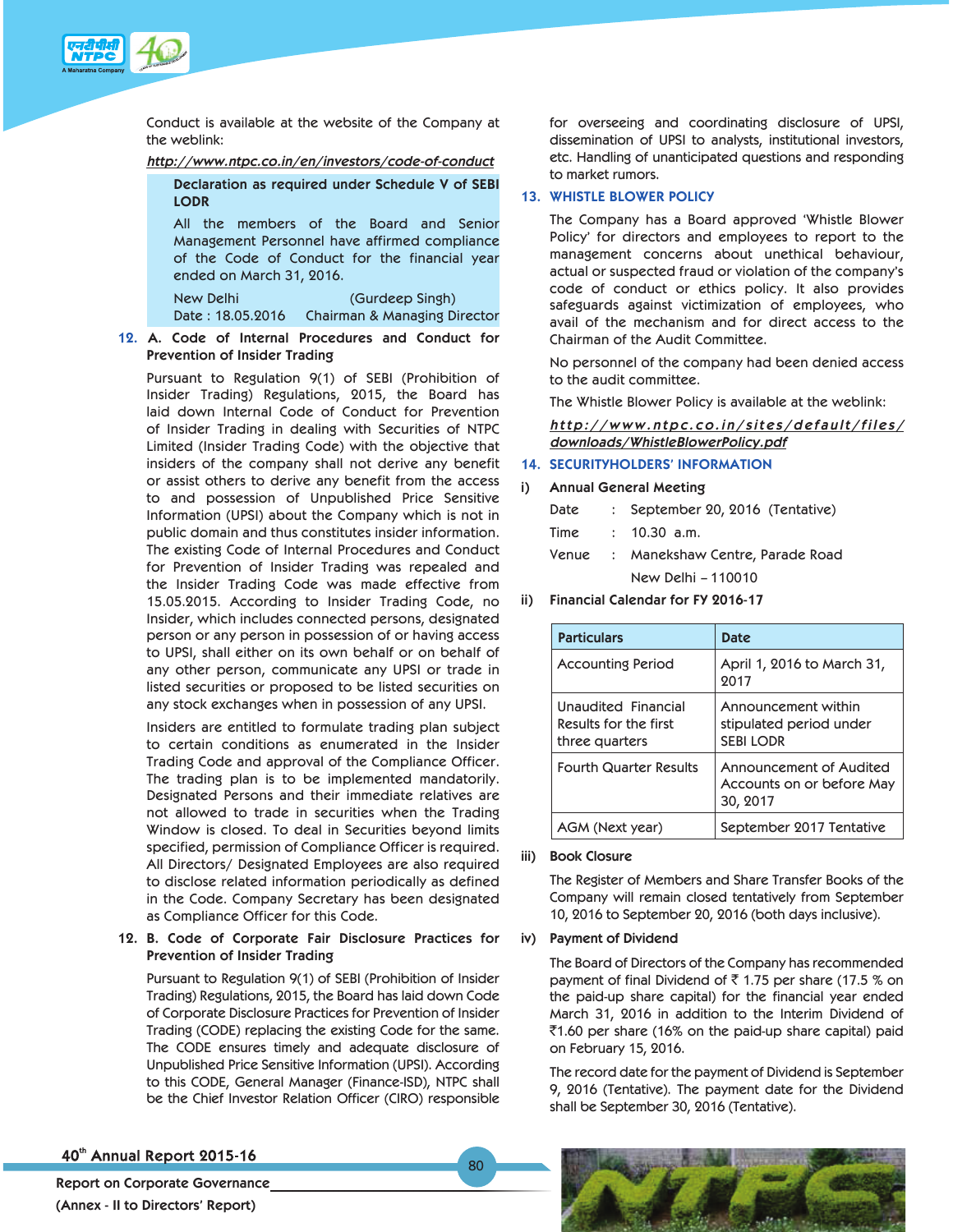

### **v) Dividend History**

| Year    | <b>Total</b><br>paid-up<br>capital<br>(₹ in<br>crore) | <b>Total</b><br>amount of<br>dividend<br>paid ( $\bar{\tau}$<br>in crore)<br>and<br>amount<br>per share | Date of<br><b>AGM</b> in<br>which<br>dividend<br>was<br>declared | Date of<br>payment of<br><b>Dividend</b><br>(Interim<br>and Final) |
|---------|-------------------------------------------------------|---------------------------------------------------------------------------------------------------------|------------------------------------------------------------------|--------------------------------------------------------------------|
| 2010-11 | 8245.46                                               | 3133.27<br>(₹ 3.80)                                                                                     | 31.01.2011*<br>20.09.2011                                        | 14.02.2011<br>26.09.2011                                           |
| 2011-12 | 8245.46                                               | 3298.19<br>(₹4.00)                                                                                      | 27.01.2012*<br>18.09.2012                                        | 09.02.2012<br>25.09.2012                                           |
| 2012-13 | 8245.46                                               | 4741.16<br>(₹ 5.75)                                                                                     | 26.02.2013<br>17.09.2013                                         | 12.03.2013<br>27.09.2013                                           |
| 2013-14 | 8245.46                                               | 4741.15<br>(₹ 5.75)                                                                                     | 28.01.2014*<br>27.08.2014                                        | 10.02.2014<br>09.09.2014                                           |
| 2014-15 | 8245.46                                               | 2061.38<br>(₹ 2.50)                                                                                     | 30.01.2015*<br>18.09.2015                                        | 13.02.2015<br>30.09.2015                                           |
| 2015-16 | 8245.46                                               | 1319.27#<br>(₹ 1.60)#                                                                                   | 29.01.2016                                                       | 15.02.2016                                                         |

\* Date of Board Meeting in which interim dividend was declared

 # amount represents the interim dividend paid for the year 2015-16

**vi) Listing on Stock Exchanges**

NTPC equity shares are listed on the following Stock Exchanges:

| <b>National Stock Exchange of</b>  | <b>BSE Limited</b>         |
|------------------------------------|----------------------------|
| <b>India Limited</b>               | <b>Address: Phiroze</b>    |
| Address: Exchange Plaza, Plot      | Jeejeebhoy Towers,         |
| No. C/1, G Block, Bandra (E),      | Dalal Street,              |
| Mumbai - 400051                    | Mumbai - 400001            |
| <b>Scrip Code of NTPC: NTPC EQ</b> | <b>Scrip Code of NTPC:</b> |
|                                    |                            |

#### **Stock Code : ISIN – INE733E01010**

The Annual Listing Fee for the financial year 2016-17 was paid to both National Stock Exchange of India Limited and BSE Limited before April 30, 2016. Also, the Annual Custodian Fee for the financial year 2016-17 has been paid to Central Depository Services (India) Limited. The payment shall be made to National Securities Depository Limited on receipt of bill and within due date.

| Market Price Data: High, Low during each month in the financial year 2015-16 |                |                |                              |                                                                    |                |                |                              |                                                                    |                                        |                      |                     |              |
|------------------------------------------------------------------------------|----------------|----------------|------------------------------|--------------------------------------------------------------------|----------------|----------------|------------------------------|--------------------------------------------------------------------|----------------------------------------|----------------------|---------------------|--------------|
| <b>Months</b>                                                                |                |                | <b>BSE</b>                   |                                                                    |                | <b>NSE</b>     |                              |                                                                    | <b>MARKET</b><br><b>CAPITALISATION</b> |                      | <b>MARKET INDEX</b> |              |
|                                                                              | <b>HIGH</b>    | <b>LOW</b>     | <b>CLOSE</b><br><b>PRICE</b> | <b>VOLUME</b>                                                      | <b>HIGH</b>    | <b>LOW</b>     | <b>CLOSE</b><br><b>PRICE</b> | <b>VOLUME</b>                                                      | <b>BSE</b>                             | <b>NSE</b>           | <b>SENSEX</b>       | <b>NIFTY</b> |
|                                                                              | $(in \bar{z})$ | $(in \bar{z})$ | $(in \bar{z})$               | (No. of<br><b>Shares</b><br>as at the<br>close<br>of the<br>Month) | $(in \bar{z})$ | $(in \bar{z})$ | $(in \bar{z})$               | (No. of<br><b>Shares</b><br>as at the<br>close<br>of the<br>Month) | (₹IN<br><b>CRORE)</b>                  | (3)<br><b>CRORE)</b> |                     |              |
| <b>April 2015</b>                                                            | 160.00         | 147.00         | 150.30                       | 45,00,564                                                          | 160.00         | 146.90         | 150.30                       | 5757489                                                            | 123,929.33                             | 123,929.33           | 27011.31            | 8181.50      |
| <b>May 2015</b>                                                              | 153.00         | 131.35         | 136.70                       | 63,62,694                                                          | 153.05         | 131.30         | 136.55                       | 46162369                                                           | 112,715.50                             | 112,591.82           | 27828.44            | 8433.65      |
| <b>June 2015</b>                                                             | 141.15         | 134.75         | 137.80                       | 36,68,220                                                          | 140.85         | 134.60         | 137.65                       | 4654154                                                            | 113,622.50                             | 113,498.82           | 27780.83            | 8368.50      |
| <b>July 2015</b>                                                             | 139.70         | 128.15         | 134.90                       | 73,41,471                                                          | 139.70         | 128.15         | 135.05                       | 4481205                                                            | 111,231.31                             | 111,355.00           | 28114.56            | 8532.85      |
| August<br>2015                                                               | 137.80         | 107.20         | 121.35                       | 49,28,574                                                          | 138.00         | 107.10         | 121.45                       | 4023225                                                            | 100,058.71                             | 100,141.17           | 26283.09            | 7971.30      |
| <b>September</b><br>2015                                                     | 130.00         | 111.80         | 123.75                       | 40,28,272                                                          | 130.00         | 112.40         | 123.75                       | 2892321                                                            | 102,037.62                             | 102,037.62           | 26154.83            | 7948.90      |
| October<br>2015                                                              | 137.55         | 123.35         | 132.70                       | 53,89,369                                                          | 137.65         | 123.10         | 132.80                       | 9124375                                                            | 109,417.31                             | 109,499.77           | 26656.83            | 8065.80      |
| <b>November</b><br>2015                                                      | 139.45         | 127.30         | 131.00                       | 34, 27, 150                                                        | 139.30         | 129.70         | 130.90                       | 7462346                                                            | 108.015.58                             | 107,933.13           | 26145.67            | 7935.25      |
| <b>December</b><br>2015                                                      | 148.90         | 128.25         | 145.90                       | 1,30,74,998                                                        | 148.85         | 128.00         | 146.25                       | 5139521                                                            | 120,301.33                             | 120,589.92           | 26117.54            | 7946.35      |

### **vii) Market Price Data**



## 40th Annual Report 2015-16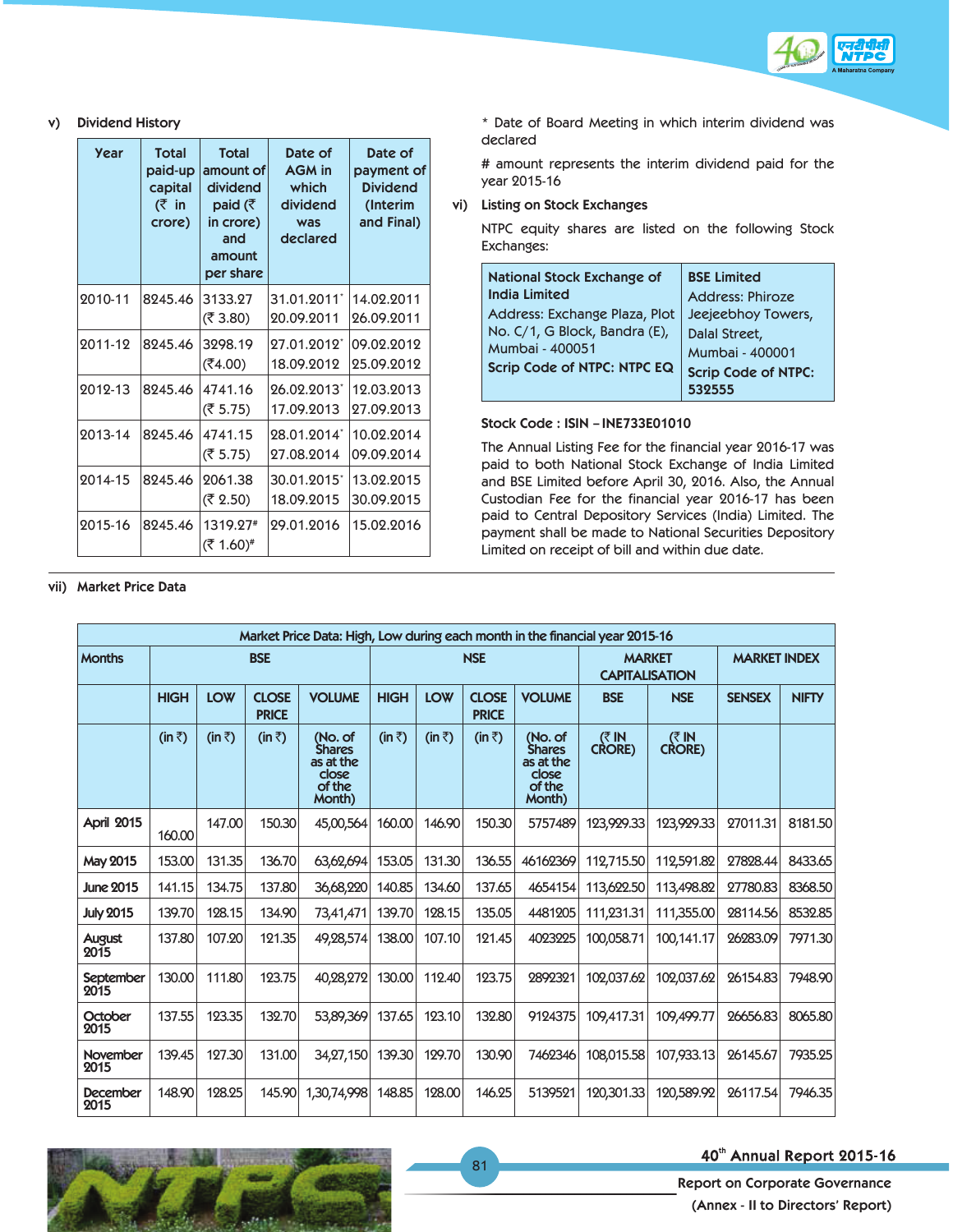

|                   | Market Price Data: High, Low during each month in the financial year 2015-16 |                |                              |                                                                           |                |                |                              |                                                                    |                         |                         |               |              |
|-------------------|------------------------------------------------------------------------------|----------------|------------------------------|---------------------------------------------------------------------------|----------------|----------------|------------------------------|--------------------------------------------------------------------|-------------------------|-------------------------|---------------|--------------|
| <b>Months</b>     | <b>BSE</b>                                                                   |                |                              |                                                                           | <b>NSE</b>     |                |                              | <b>MARKET</b><br><b>CAPITALISATION</b>                             |                         | <b>MARKET INDEX</b>     |               |              |
|                   | <b>HIGH</b>                                                                  | <b>LOW</b>     | <b>CLOSE</b><br><b>PRICE</b> | <b>VOLUME</b>                                                             | <b>HIGH</b>    | <b>LOW</b>     | <b>CLOSE</b><br><b>PRICE</b> | <b>VOLUME</b>                                                      | <b>BSE</b>              | <b>NSE</b>              | <b>SENSEX</b> | <b>NIFTY</b> |
|                   | $(in \bar{z})$                                                               | $(in \bar{z})$ | $(in \bar{z})$               | (No. of<br><b>Shares</b><br>as at the<br><b>Close</b><br>of the<br>Month) | $(in \bar{z})$ | $(in \bar{z})$ | $(in \bar{z})$               | (No. of<br><b>Shares</b><br>as at the<br>close<br>of the<br>Month) | (₹ IN<br><b>CRORE</b> ) | (₹ IN<br><b>CRORE</b> ) |               |              |
| January<br>2016   | 146.95                                                                       | 131.00         | 142.20                       | 40,11,094                                                                 | 147.00         | 130.80         | 142.45                       | 8003685                                                            | 117,250.50              | 117,456.64              | 24870.69      | 7563.55      |
| February<br>2016  | 143.95                                                                       | 116.80         | 119.70                       | 1,16,91,558                                                               | 144.15         | 116.90         | 119.50                       | 5243125                                                            | 98,698.21               | 98,533.30               | 23002.00      | 6987.05      |
| <b>March 2016</b> | 131.80                                                                       | 119.50         | 128.80                       | 41,76,564                                                                 | 131.85         | 119.30         | 128.85                       | 10480120                                                           | 106,201.58              | 106,242.81              | 25341.86      | 7738.40      |

#### **viii) Performance in comparison to indices NSE NIFTY and NTPC Share Price**



## **BSE Sensex and NTPC Share Price**



**ix) (a) Registrar and Transfer Agent for Equity Shares, Tax Free Bonds, 2013 (Series 50), Bonus Debentures (Series 54) and Tax Free Bonds- 2015 (Series 56)**

> Karvy Computershare Pvt. Ltd Karvy Selenium Tower-B, Plot No. 31 & 32, Gachibowli Financial District, Nanakramguda, Serilingampally,

 Hyderabad – 500 008 Phone No.: 040-67161518 Email: *einward.ris@karvy.com*

 **(b) Registrar and Transfer Agent for Bonds (Series 19 to 26)**

MAS Services Ltd.

T-34, 2nd Floor, Okhla Industrial Area Phase-II,

New Delhi-110020

Telephone: +91 011 26387281,82,83

Fax: +91 011 26387384

Email: sm@masserv.com

 **(c) Registrar and Transfer Agent for Bonds (Series 13A, 13B, 16, 17, 27 to 49, 51 to 53, 55 and 57 to 59)**

Beetal Financial & Computer Services (P) Ltd.

99, Madangir, Near Dada Harsukh Das Mandir,

New Delhi - 110062

Telephone :+91 011 29961281, +91 011 29961282

Fax: +91 011 29961284

Email : beetalrta@gmail.com

## **x) Share Transfer System**

 The share transfer system consists of activities like receipt of shares along with transfer deed from transferees, verification, preparation of Memorandum of Transfers, etc. Shares transfers are approved by Sub-Committee of the Board for Allotment and Post-Allotment activities of NTPC's Securities.

 Entire share transfer activities under physical segment are being carried out by Karvy Computershare Private Limited. A certificate to this effect under Regulation 7(3) of SEBI LODR for the half-year ending on 31.03.2016 duly signed by the Compliance Officer (Company Secretary) and Share Transfer Agent (Karvy) had been submitted to the Stock Exchanges.

40th Annual Report 2015-16

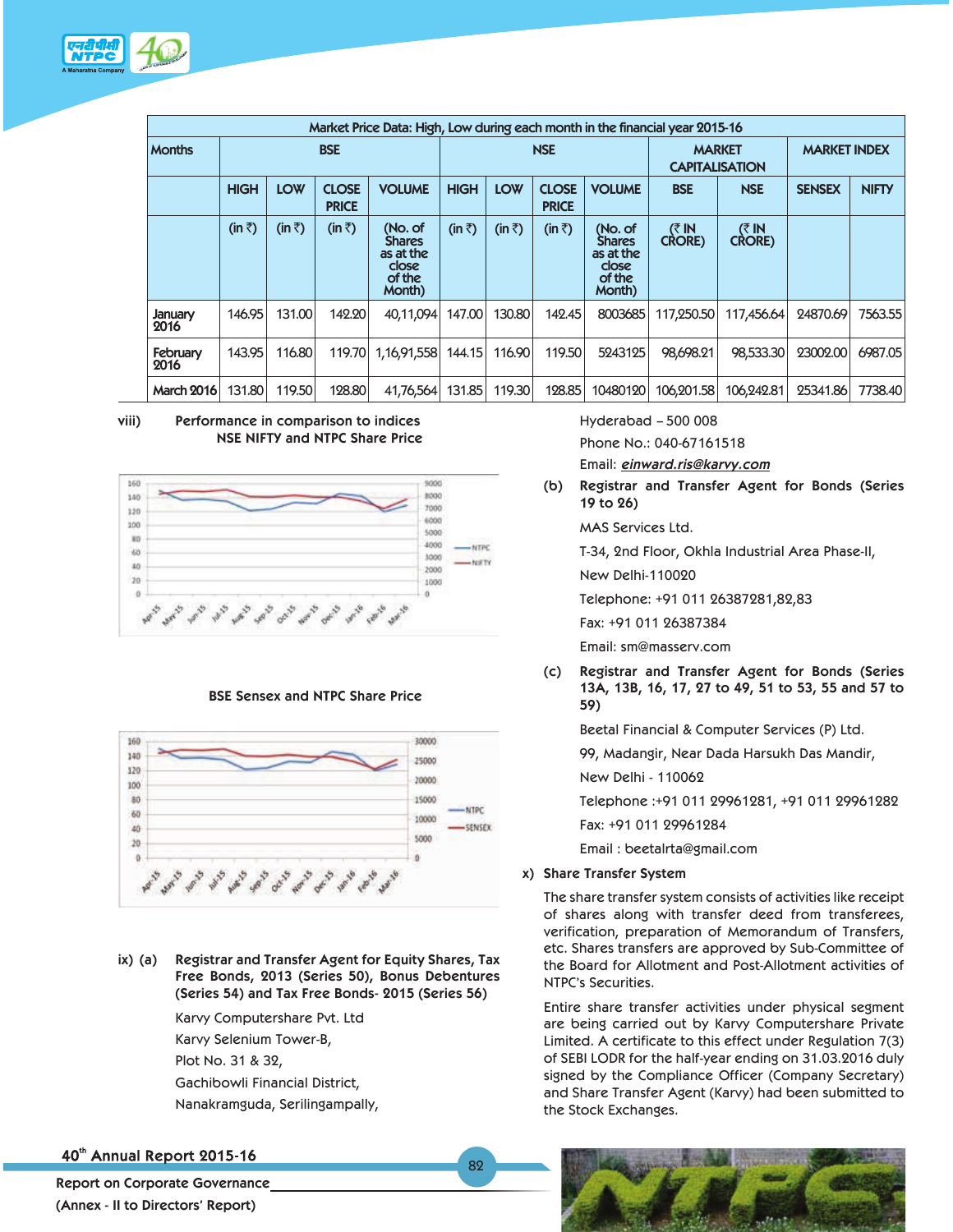

 Pursuant to Regulation 40(10) of SEBI LODR, certificate from Practicing Company Secretary on half-yearly basis confirming that all certificates had been issued within thirty days of the date of lodgement for transfer, sub-division, consolidation, renewal, exchange or endorsement of calls/ allotment monies had been submitted to Stock Exchange within stipulated time.

## **xi) Transfer of Unclaimed Amount of Dividend to Investor Education and Protection Fund (IEPF)**

In accordance with Section 205C of the Companies Act, 1956, during the financial year 2015-16, an amount of  $\bar{z}$  47.35 lakh pertaining to unclaimed final dividend amount for financial year 2007-08 and an amount of  $\bar{\tau}$  124.45 lakh pertaining to unclaimed interim dividend amount for the financial year 2008-09 have been transferred to Investor Education and Protection Fund. Further, during the year an amount of  $\bar{c}$  489 pertaining to matured deposits and interest thereon for the financial year 2008-09 has also been transferred to Investor Education and Protection Fund.

**The Company has uploaded the details of shareholders/ depositors of the Company containing information like name, address, amount due to be transferred to IEPF and due date of transfer of amount to IEPF on its website. The Company has been issuing notices in the newspapers from time to time in order to invite attention of the shareholders who have not preferred their claims, to submit their claims towards the unpaid and unclaimed dividend. Kindly note that no claim lies against the Company or IEPF once the dividend/ other amounts as specified under Section 205(C) of the Companies Act, 1956 is deposited in IEPF.**

**xii) Offer for Sale of NTPC's Equity Shares by the Government of India** 

 Offer for Sale of 5% NTPC's Equity Share Capital by the Government of India was made in terms of CCEA's approval in May 2015. The offer was opened on 23.02.2016 for non-retail investors and on 24.02.2016 for retail investors. Non-retail investors were allowed to place their bids for 80% of unreserved portion and retail investors had reserved portion of 20%. Retail investors had the option to place a price bid or opt for bidding at cut-off price, giving them the benefit of discovering the cut off price of first day and place their bids on next day on a more informed basis. The indicative price was  $\bar{\tau}$  122.22 per share which was above the floor price  $($   $\bar{z}$  122 per share) and cut-off price was  $\bar{z}$  122.05.

 Consequent upon sale of 41,22,73,220 shares by Government of India, the equity holding of GOI in NTPC stands reduced to 69.96% of the paid-up capital from 74.96%.

 Details of other debenture (bonds) issued and outstanding as at 31.03.2016 is furnished elsewhere in the Annual Report.

- **xiii) Debenture Trustees for various Series**
	- **(a) For Series 13A, 13B, 16, 17, 19, 44 to 49, 50, 53, 54, 55, 57 to 59**

 IL & FS Trust Company Limited The IL&FS Financial Centre, Plot No. C-22, G-Block, Bandra – Kurla Complex, Bandra (East),

Mumbai – 400051

- Tel : (+91 22) 26533908
- Fax : (+91 22) 26533297

E-mail : *itclcomplianceofficer@ilfsindia.com*

- Website : *www.itclindia.com*
- **(b) For Series 20 to 43, 51, 52 and 56**

 IDBI Trusteeship Services Limited Address: Asian Building, Ground Floor,

17, R. Kamani Marg, Ballard Estate,

Mumbai – 400 001

- Tel : +91 22 4080 7000
- Fax : +91 22 6631 1776

E-mail : *itsl@idbitrustee.com*

Website: *http://www.idbitrustee.com*

**xiv) Distribution of Shareholding**

 Shares held by different categories of shareholders and according to the size of holdings as on 31<sup>st</sup> March 2016 are given below:

**According to Size**

**a. Distribution of shareholding according to size, % of holding as on 31st March, 2016:**

| <b>Number</b><br>of shares | Number of<br>shareholders shareholders | $%$ of | <b>Total No. of</b><br>shares | $%$ of<br>shares |
|----------------------------|----------------------------------------|--------|-------------------------------|------------------|
| 1-5000                     | 6,80,115                               | 99.59  | 13,93,05,104                  | 1.69             |
| 5001-<br>10000             | 1,236                                  | 0.18   | 88,53,430                     | 0.11             |
| 10001-<br>20000            | 519                                    | 0.08   | 75,35,962                     | 0.09             |
| 20001-<br>30000            | 163                                    | 0.02   | 40,53,736                     | 0.05             |
| 30001-<br>40000            | 78                                     | 0.01   | 27,58,790                     | 0.03             |
| 40001-<br>50000            | 81                                     | 0.01   | 36,91,299                     | 0.04             |
| 50001-<br>100000           | 157                                    | 0.02   | 1,14,57,601                   | 0.14             |
| 100001<br>land<br>above    | 598                                    | 0.09   | 8,06,78,08,478                | 97.85            |
| Total                      | 6,82,947                               | 100.00 | 8,24,54,64,400                | 100.00           |

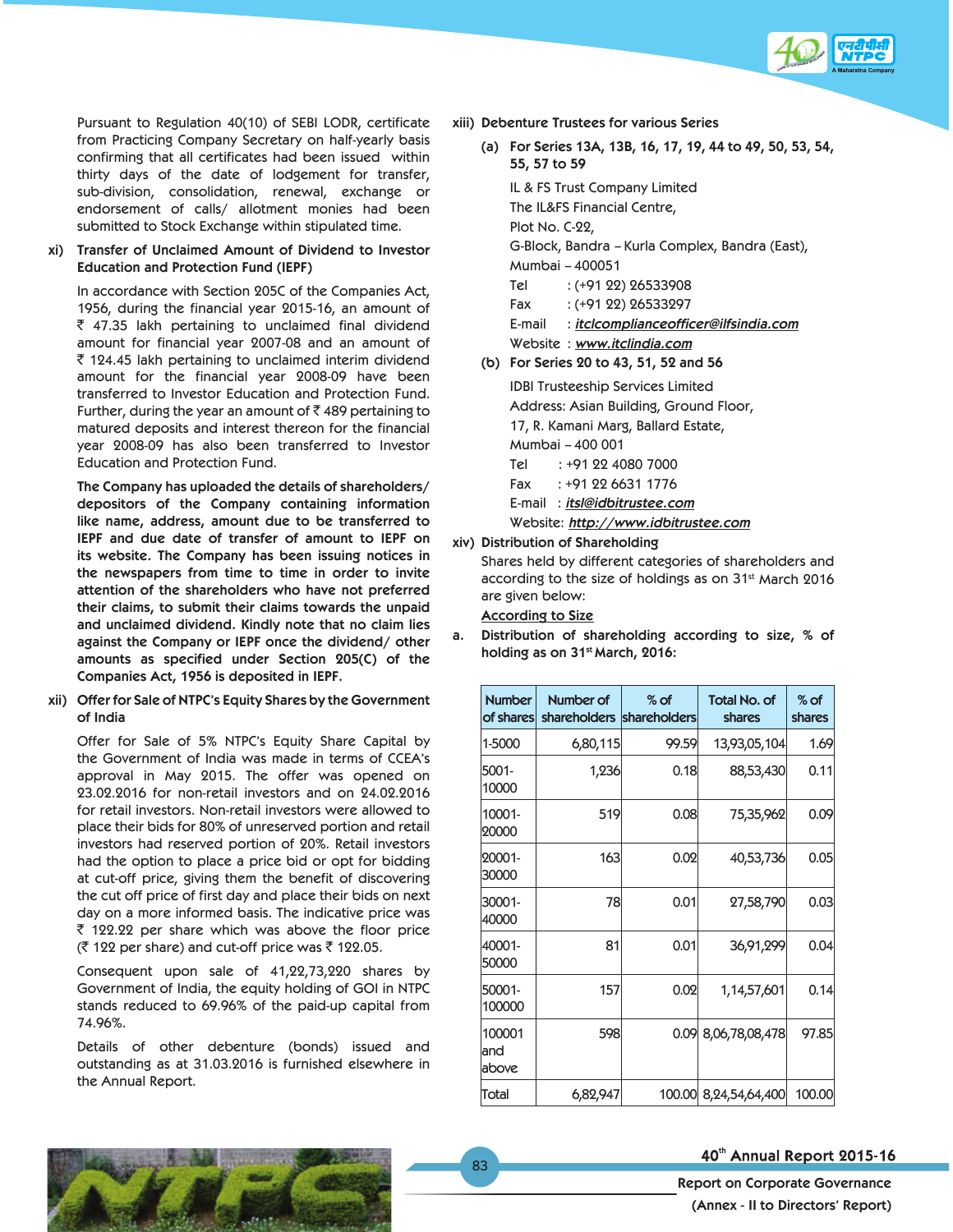

## **b. Shareholding pattern on the basis of ownership**

| Category                                   |                                    | As on 31 <sup>st</sup> March, 2016 | As on 31 <sup>st</sup> March, 2015 | Change (%)           |         |  |  |  |  |  |
|--------------------------------------------|------------------------------------|------------------------------------|------------------------------------|----------------------|---------|--|--|--|--|--|
|                                            | Total no. of<br>shares             | Percentage to<br><b>Equity</b>     | Total no. of<br>shares             | Percentage to Equity |         |  |  |  |  |  |
|                                            | <b>Promoter and Promoter Group</b> |                                    |                                    |                      |         |  |  |  |  |  |
| Government of India                        | 5,76,83,41,760                     | 69.96                              | 6,18,06,14,980                     | 74.96                | $-5.00$ |  |  |  |  |  |
| <b>Public Shareholder-Institutions</b>     |                                    |                                    |                                    |                      |         |  |  |  |  |  |
| <b>FIIs</b>                                | 88,62,37,673                       | 10.75                              | 85, 22, 29, 725                    | 10.34                | 0.41    |  |  |  |  |  |
| <b>Mutual Funds</b>                        | 17,37,27,480                       | 2.11                               | 6, 19, 17, 461                     | 0.75                 | 1.36    |  |  |  |  |  |
| Banks & FI                                 | 1, 15, 69, 16, 459                 | 14.03                              | 90,13,14,976                       | 10.93                | 3.10    |  |  |  |  |  |
| <b>Others</b>                              | 7, 18, 23, 174                     | 0.87                               | 4,93,79,983                        | 0.60                 | 0.27    |  |  |  |  |  |
| <b>Public Shareholder-Non-Institutions</b> |                                    |                                    |                                    |                      |         |  |  |  |  |  |
| Indian Public                              | 15,59,66,743                       | 1.89                               | 15,92,17,172                       | 1.93                 | $-0.04$ |  |  |  |  |  |
| Private Corp. Bodies                       | 1,69,70,935                        | 0.20                               | 2,51,49,680                        | 0.30                 | $-0.10$ |  |  |  |  |  |
| <b>NRI</b>                                 | 48, 15, 481                        | 0.06                               | 49,08,908                          | 0.06                 | 0.00    |  |  |  |  |  |
| <b>Others</b>                              | 1,06,64,695                        | 0.13                               | 1,07,31,515                        | 0.13                 | 0.00    |  |  |  |  |  |
| Total                                      | 8, 24, 54, 64, 400                 | 100.00                             | 8,24,54,64,400                     | 100.00               | 0.00    |  |  |  |  |  |

## **c. Major Shareholders**

Details of Shareholders holding more than 1% of the paid-up capital of the Company as on 31<sup>st</sup> March, 2016 are given below:

| <b>Name of Shareholder</b>                                                               | No. of Shares  | Percentage to<br><b>Paid-up Capital</b> | Category                                |
|------------------------------------------------------------------------------------------|----------------|-----------------------------------------|-----------------------------------------|
| President of India                                                                       | 5,76,83,41,760 |                                         | 69.96 Promoter - Government             |
| Life Insurance Corporation of India (including<br>shares held in various funds/ schemes) | 1,07,05,30,189 |                                         | 12.98 Public Shareholder - Institutions |
| ICICI Prudential Mutual Fund (in various<br>schemes under same PAN)                      | 8,35,48,388    |                                         | 1.01 Public Shareholder - Institutions  |

84

## **xv) Dematerialisation of Shares and Liquidity**

 The shares of the Company are in compulsory dematerialsed segment and are admitted with both the Depositories i.e. National Securities Depository Ltd. (NSDL) and Central Depository Services (India) Limited (CDSL).

 In pursuance of Article 7 of the Articles of Association of the Company and as per Rule 6 of the Companies (Share Capital and Debentures) Rules, 2014, the Company has prescribed a fee of  $\bar{z}$  50/- per share/ bond certificate on issue of certificates on splitting/ consolidation/ rematerialisation/ duplicate on loss of shares.

 Secretarial Audit Report for Reconciliation of the Share Capital of the Company obtained from Practicing Company Secretary has been submitted to Stock Exchanges within stipulated time.

**No. of shares held in dematerialized and physical mode as on 31.03.2016**

|                                           | No. of shares  | Percentage of<br>total capital issued |
|-------------------------------------------|----------------|---------------------------------------|
| Held in<br>dematerialized<br>form in CDSL | 380, 31, 094   | 0.46                                  |
| Held in<br>dematerialized<br>form in NSDL | 8,20,73,26,513 | 99.54                                 |
| Physical                                  | 1,06,793       | 0.00                                  |
| Total                                     | 8,24,54,64,400 | 100.0                                 |

40th Annual Report 2015-16



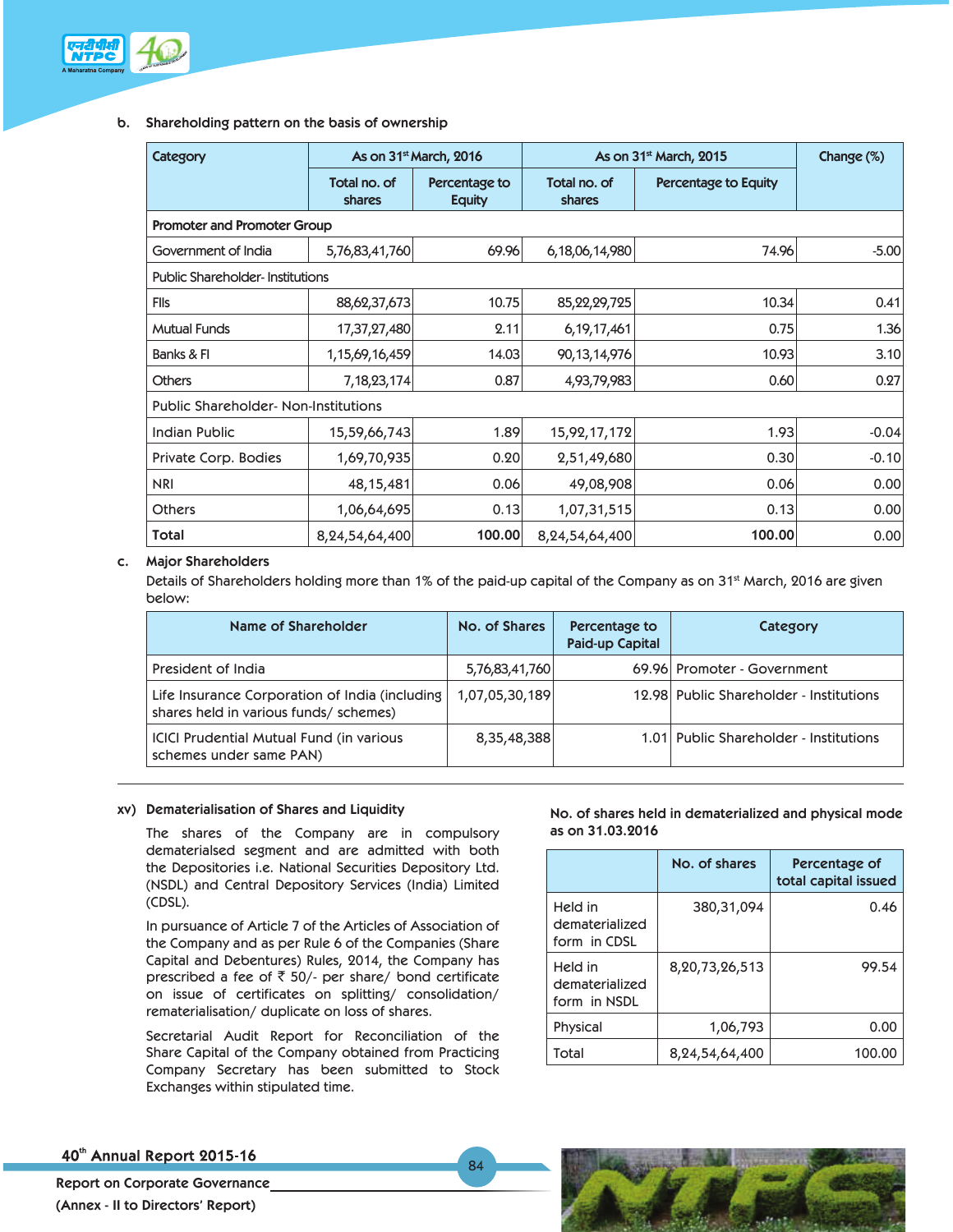

 **The names and addresses of the Depositories are as under:**

- 1. National Securities Depository Ltd. Trade World, 4th Floor Kamala Mills Compound Senapathi Bapat Marg, Lower Parel, Mumbai-400 013
- 2. Central Depository Services (India) Limited Phiroze Jeejeebhoy Towers 28th Floor, Dalal Street, Mumbai-400 023

## **xvi) Demat Suspense Account:**

 Details of shares/ debentures in the suspense accounts opened and maintained after Initial Public Offering, Further Public Offering of Equity Shares of NTPC, Employee OFS and Bonus Debentures as on 31<sup>st</sup> March, 2016 is furnished below:

**Details of "NTPC LIMITED – IPO – Unclaimed Shares Demat Suspense Account" (account opened and maintained after IPO):**

| <b>Opening Bal</b><br>(as on<br>01.04.2015) |               |       | <b>Requests</b><br>received and<br><b>Disposed off</b><br>during 2015-16 | <b>Closing Bal (as on</b><br>31.03.2016) |               |  |
|---------------------------------------------|---------------|-------|--------------------------------------------------------------------------|------------------------------------------|---------------|--|
| Cases                                       | <b>Shares</b> | Cases | <b>Shares</b>                                                            | Cases                                    | <b>Shares</b> |  |
| 178                                         | 31,511        | ջ     | 314                                                                      | 176                                      | 31,197        |  |

 **Details of "NTPC LIMITED – FPO Unclaimed Shares Demat Suspense Account" (account opened and maintained after FPO):**

| <b>Opening</b><br>Bal (as on<br>01.04.2015) |               | <b>Requests</b><br>received and<br><b>Disposed off</b><br>during 2015-16 |               | <b>Closing Bal (as on</b><br>31.03.2016) |               |
|---------------------------------------------|---------------|--------------------------------------------------------------------------|---------------|------------------------------------------|---------------|
| Cases                                       | <b>Shares</b> | Cases                                                                    | <b>Shares</b> | Cases                                    | <b>Shares</b> |
| 26                                          | 3,640         |                                                                          | 476           | 25                                       | 3,164         |

 **Details of "NTPC LIMITED – Employee OFS – Unclaimed Shares Demat Suspense Account" (account opened and maintained after Employee OFS):**

| <b>Opening</b><br>Bal (as on<br>01.04.2015) |               | <b>Requests</b><br>received and<br><b>Disposed off</b><br>during 2015-16 |               | <b>Closing Bal (as on</b><br>31.03.2016) |               |
|---------------------------------------------|---------------|--------------------------------------------------------------------------|---------------|------------------------------------------|---------------|
| Cases                                       | <b>Shares</b> | Cases                                                                    | <b>Shares</b> | Cases                                    | <b>Shares</b> |
|                                             | 1,400         | O                                                                        |               |                                          | 1,400         |

 The voting rights on the shares mentioned in the closing balance of above accounts shall remain frozen till the rightful owner of such shares claims the shares.

**Details of "NTPC LIMITED – Bonus Debentures – Unclaimed Debentures Demat Suspense Account" (account opened and maintained after Issue of Bonus Debentures):**

| <b>Opening</b><br>Bal (as on<br>01.04.2015) |               | <b>Requests</b><br>received and<br>Disposed off<br>during 2015-16 |               | <b>Closing Bal (as on</b><br>31.03.2016) |               |
|---------------------------------------------|---------------|-------------------------------------------------------------------|---------------|------------------------------------------|---------------|
| Cases                                       | <b>Shares</b> | Cases                                                             | <b>Shares</b> | Cases                                    | <b>Shares</b> |
| 59                                          | 30,911        | 26                                                                | 24,859        | 33                                       | 6,052         |

**xvii) Outstanding GDRs/ ADRs/ Warrants or any Convertible instruments, conversion date and likely impact on equity** 

No GDRs/ADRs/Warrants or any Convertible instruments has been issued by the Company.

### **xviii) Number of Shares held by the Directors as on 31st March, 2016**

| <b>Directors</b>         | No. of shares |
|--------------------------|---------------|
| Shri Gurdeep Singh       | Nil           |
| Shri A.K. Jha            | 1440          |
| Shri U.P. Pani           | 2362          |
| Shri S.C. Pandey         | 3000          |
| Shri K. Biswal           | Nil           |
| Shri K.K. Sharma         | 369           |
| Dr. Pradeep Kumar        | Nil           |
| Shri Aniruddha Kumar     | 214           |
| Shri Prashant Mehta      | Nil           |
| Shri Rajesh Jain         | Nil           |
| Dr. (Mrs.) Gauri Trivedi | Nil           |

## **xix) Locations of NTPC plants**

 **National Capital Region** 

### **Thermal Power Stations**

- i) Badarpur Thermal Power Station- Badarpur, New Delhi
- ii) National Capital Thermal Power Station Distt. Gautam Budh Nagar, Uttar Pradesh

## **Gas Power Stations**

- i) Anta Gas Power Project Distt. Baran, Rajasthan
- ii) Auraiya Gas Power Project Distt. Auraiya, Uttar Pradesh
- iii) Faridabad Gas Power Project Distt. Faridabad, Haryana
- iv) National Capital Gas Power Project- Distt. Gautam Budh Nagar, Uttar Pradesh

## **Solar Power Stations**

- i) 5MWp, Dadri Solar Power Plant, Dadri, Distt. Gautam Budh Nagar, Uttar Pradesh
- ii) 5MWp, Faridabad Solar Power Plant, Distt. Faridabad, Haryana



## 40th Annual Report 2015-16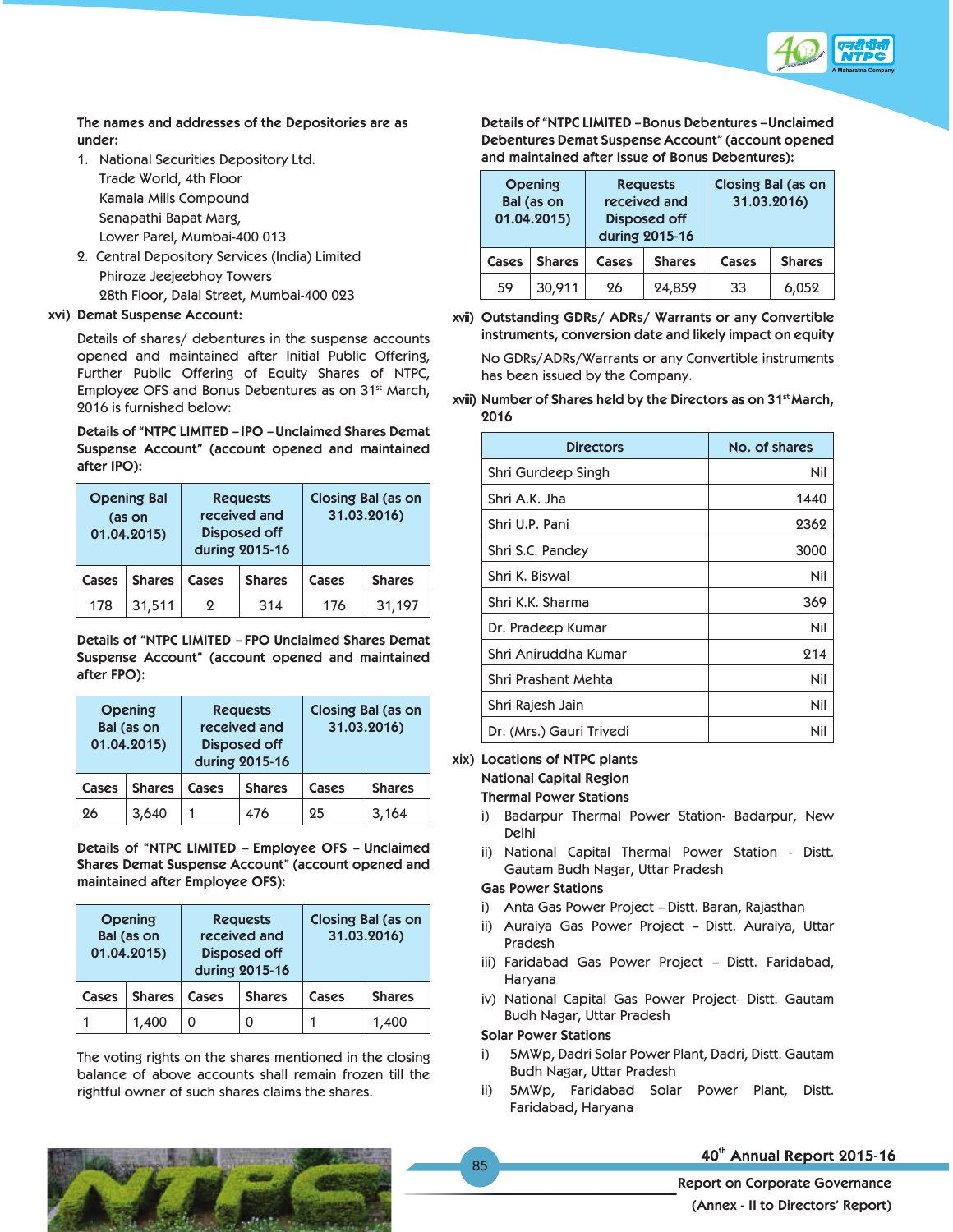

#### **Eastern Region - I**

#### **Thermal Power Stations**

- i) Barh Super Thermal Power Project- Patna, Bihar
- ii) Farakka Super Thermal Power Station Distt. Murshidabad, West Bengal
- iii) Kahalgaon Super Thermal Power Project- Distt. Bhagalpur, Bihar
- iv) North Karanpura Super Thermal Power Project Distt. Hazaribagh, Jharkhand

## **Eastern Region - II**

## **Thermal Power Stations**

- i) Talcher Super Thermal Power Station- Distt. Angul, Odisha
- ii) Talcher Thermal Power Station- Distt. Angul, Odisha
- iii) Bongaigaon Thermal Power Project, Distt. Kokrajhar, Assam.
- iv) Darlipalli Super Thermal Power Project, Distt. Sundergarh, Jharsuguda, Odisha

### **Solar Power Station**

i) 10MWp Talcher Kaniha Solar Power Station, Distt. Angul, Odisha

### **Northern Region**

### **Thermal Power Stations**

- i) Feroze Gandhi Unchahar Thermal Power Station Distt. Raebareli, Uttar Pradesh
- ii) Rihand Super Thermal Power Project Distt. Sonebhadra, Uttar Pradesh
- iii) Singrauli Super Thermal Power Station- Distt. Sonebhadra, Uttar Pradesh
- iv) Tanda Thermal Power Station- Distt. Ambedkar Nagar, Uttar Pradesh
- v) Vindhyachal Super Thermal Power Station- Distt. Singrauli, Madhya Pradesh

#### **Solar Power Station**

- i) 10 MWp Unchahar PV Solar Power Station, Distt. Raebareli, Uttar Pradesh
- ii) 15 MWp Singrauli Solar PV Power Stations, Distt. Sonebhadra, Uttar Pradesh

### **Southern Region**

## **Thermal Power Stations**

- i) Ramagundam Super Thermal Power Station- Distt. Karimnagar, Telangana
- ii) Simhadri Super Thermal Power Project- Distt. Vishakapatnam, Andhra Pradesh
- iii) Telangana Super Thermal Power Project, Distt. Karimnagar, Telangana

## **Gas Power Stations**

i) Rajiv Gandhi Combined Cycle Power Project – Distt. Alappuzha, Kerala

#### **Solar Power Station**

- i) 5 MWp Solar PV Power Plant, Port Blair, A&N Islands
- ii) 10 MWp Ramagundam Solar Power Station, Distt. Karimnagar, Andhra Pradesh
- iii) 250 MWp Anantapur Solar PV Project, Distt. Anantapur, Andhra Pradesh

86

## 40th Annual Report 2015-16

**Report on Corporate Governance (Annex - II to Directors' Report)** 

## **Western Region -I**

#### **Thermal Power Stations**

- i) Solapur Super Thermal Power Project Distt. Solapur, Maharashtra
- ii) Mouda Super Thermal Power Project Distt. Nagpur, Maharashtra

 iii) Kudgi Thermal Power Project, Distt. Bijapur, Karnataka  **Gas Power Stations** 

 i) Jhanor Gandhar Gas Power Project- Distt. Bharuch, Gujarat

ii) Kawas Gas Power Project- Distt. Surat, Gujarat

- **Solar Power Project**
- i) 260MWp Bhadla Solar Power Project, Distt. Jodhpur, Rajasthan

#### **Western Region -II**

### **Thermal Power Stations**

- i) Korba Super Thermal Power Station- Distt. Korba, Chhattisgarh
- ii) Sipat Super Thermal Power Project-Distt. Bilaspur, Chattisgarh
- iii) Gadarwara Super Thermal Power Project, Distt. Narsinghpur, Madhya Pradesh
- iv) Lara Super Thermal Power Project, Distt. Raigarh, Chattisgarh
- v) Khargone Super Thermal Power Project, Distt. Khargone, Madhya Pradesh

## **Solar Power Station**

- i) 50 MWp Solar PV Power Plant, Rajgarh, Madhya Pradesh
- ii) 250MWp Mansaur Solar Power Project, Distt. Mandsaur, Madhya Pradesh

## **HYDRO POWER PROJECTS**

- i) Koldam Hydro Power Project Distt. Bilaspur, Himachal Pradesh
- ii) Tapovan Vishnugad Hydro Power Project Distt. Chamoli, Uttarakhand
- iii) Lata Tapovan Hydro Power Projects Distt. Chamoli, Uttarakhand
- iv) Rammam III Hydro Electric Power Project Distt. Darjeeling, West Bengal.
- v) Singrauli Small Hydro Power Projects, Distt. Sonebhadra, Uttar Pradesh

# **JOINT VENTURE POWER PROJECTS**

## **Thermal Power Stations**

- i) Rourkela CPP-II Distt. Sundargarh, Odisha
- ii) Durgapur CPP-II Distt. Burdwan, West Bengal
- iii) Bhilai CPP Bhilai (East), Chattisgarh
- iv) Ratnagiri Power Project Distt. Ratnagiri, Maharashtra
- v) Vallur Thermal Power Project Chennai, Tamil Nadu
- vi) Indira Gandhi Super Thermal Power Project Distt. Jhajjar, Haryana
- vii) Meja Super Thermal Power Project Tehsil Meja, Allahabad
- viii) Nabinagar Super Thermal Power Project Distt. Aurangabad, Nabinagar, Bihar

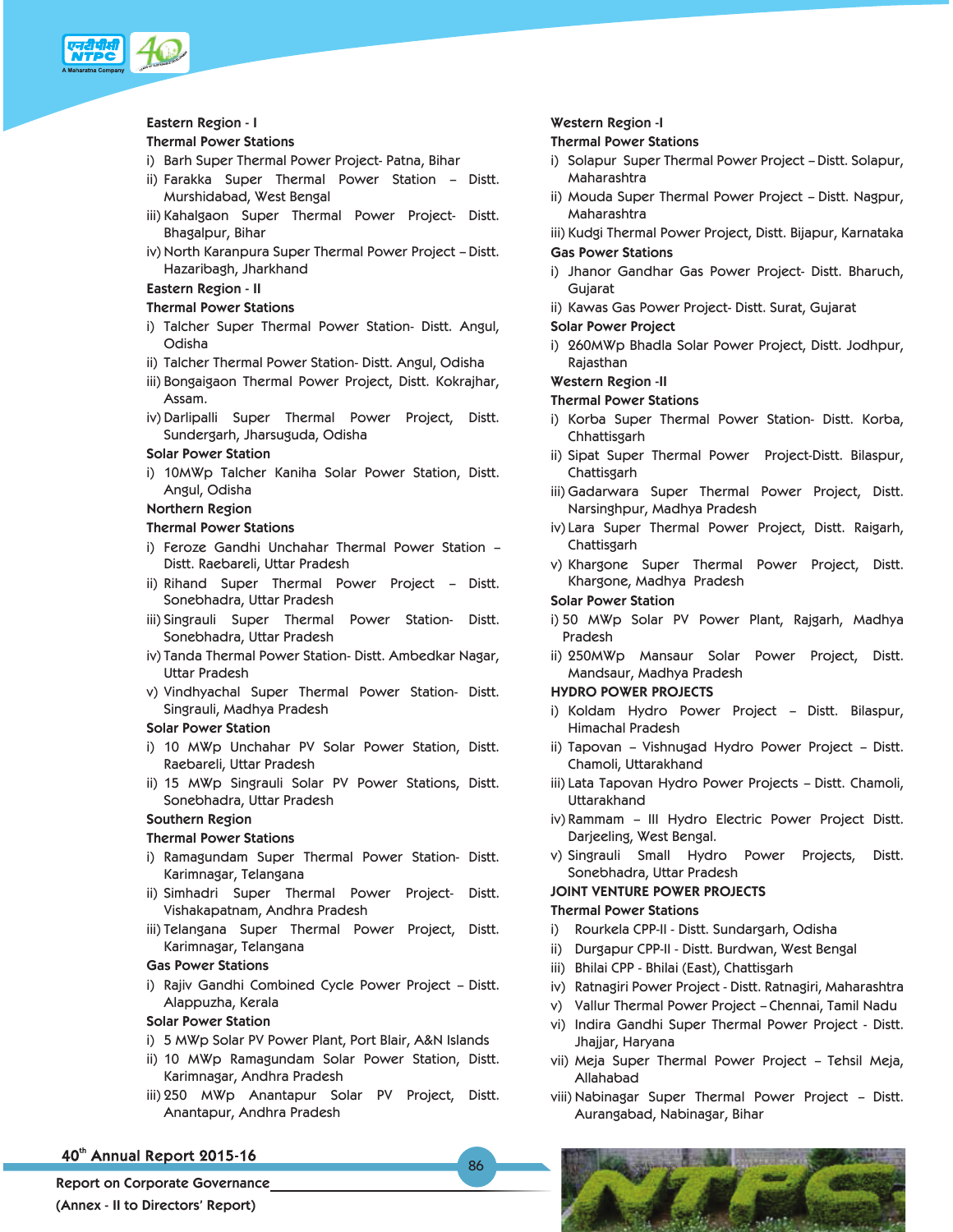

## **Overseas Joint Venture Projects**

#### **Thermal Power Stations**

i) Trincomalee Power Project, Trincomalee, Srilanka

ii) Power Project at Khulna, Bangladesh

 **POWER PROJECTS UNDER SUBSIDIARY COMPANIES** 

## **Thermal Power Projects**

- i) Muzaffarpur Thermal Power Station, Muzaffarpur, Bihar
- ii) Nabinagar Thermal Power Project, Distt. Aurangabad, Nabinagar, Bihar (in JV with Railways-BRBCL)

## **COAL MINING SITES**

- i) Pakri Barwadih Coal Mining Project, Hazaribagh, **Jharkhand**
- ii) Chatti-Bariatu Coal Mining Project, Hazaribag, **Jharkhand**

 iii) Kerandari Coal Mining Project, Hazaribagh, Jharkhand iv) Talaipalli Coal Mining Project, Raigarh, Chattisgarh

v) Dulanga Coal Mining Project, Sundargarh, Odisha

vi) Banai Coal Mining Project, Raigarh, Chattisgarh

 vii)Bhalumunda Coal Mining Project, Raigarh, Chattisgarh viii) Mandakini-B Coal Mining Project, Angul, Odisha

## **JOINT VENTURE COAL MINES**

 ix) Banhardih Coal Mining Project, Latehar, Jharkhand x) Kudanali- Laburi Coal Mining Project, Angul, Odisha **xx)Address for correspondence:** NTPC Bhawan, SCOPE Complex

 7, Institutional Area, Lodi Road, New Delhi – 110003

Place: New Delhi Date: 30.05.2016

 The phone numbers and e-mail reference for communication are given below:

|                           | Telephone No.                      | Fax No.   |  |
|---------------------------|------------------------------------|-----------|--|
| Registered Office         | 2436 0100                          | 2436 1018 |  |
| Chief Investor            | 2436 7072                          | 2436 1724 |  |
| <b>Relations Officer</b>  |                                    |           |  |
| Ms. Sangeeta Bhatia       |                                    |           |  |
| General Manager           |                                    |           |  |
| (Investor Services        |                                    |           |  |
| Department)               |                                    |           |  |
| E-mail id                 | sbhatia@ntpc.co.in                 |           |  |
| Company Secretary         | 2436 0071                          | 2436 0241 |  |
| Shri Anil Kumar Rastogi   |                                    |           |  |
| E-mail id                 | akrastogi@ntpc.co.in               |           |  |
| E-mail ID (exclusive) for | For Shares and Tax Free            |           |  |
| redressal of investors    | <b>Bonds, 2015: isd@ntpc.co.in</b> |           |  |
| complaints                | For Tax Free Bonds, 2013:          |           |  |
|                           | <u>tfb@ntpc.co.in</u>              |           |  |
|                           | For Bonds including Bonus          |           |  |
|                           | Debentures:                        |           |  |
|                           | powerbonds@ntpc.co.in              |           |  |

For and on behalf of Board of Directors

(Gurdeep Singh) Chairman & Managing Director DIN : 00307037

**ANNEX-I**

## **Non – Mandatory Requirements**

Besides the mandatory requirements as mentioned in preceding pages, the status of compliance with discretionary requirements under Regulation 27(1) of SEBI LODR are as under:

- 1. **The Board:** The Company is headed by an Executive Chairman.
- 2. **Shareholder Rights:** The quarterly financial results of the Company are published in leading newspapers as mentioned under heading 'Means of Communication' and also hosted on the website of the Company. These results are not separately circulated. Significant events have been disclosed on the company website: *www.ntpc.co.in* under "Announcements" in the "Investors" section.
- 3. **Modified opinion(s) in audit report:** It is always Company's endeavour to present unqualified financial statements.
- 4. **Separate Posts of Chairman and CEO:** The Company has an Executive Chairman & Managing Director, who is also the CEO of the Company.
- 5. **Reporting of the Internal Auditor:** The Internal Auditor reports to the Audit Committee of the Board.

## **Schedule of Compliances with Presidential Directive issued during the financial year 2015-16 and during last three years preceding the financial year 2015-16: ANNEX-II**

| Year    | <b>Content of Presidential Directives</b> | Compliance |
|---------|-------------------------------------------|------------|
| 2015-16 | <b>NIL</b>                                | <b>NIL</b> |
| 2014-15 | <b>NIL</b>                                | <b>NIL</b> |
| 2013-14 | <b>NIL</b>                                | <b>NIL</b> |
| 2012-13 | <b>NIL</b>                                | <b>NIL</b> |

87



40th Annual Report 2015-16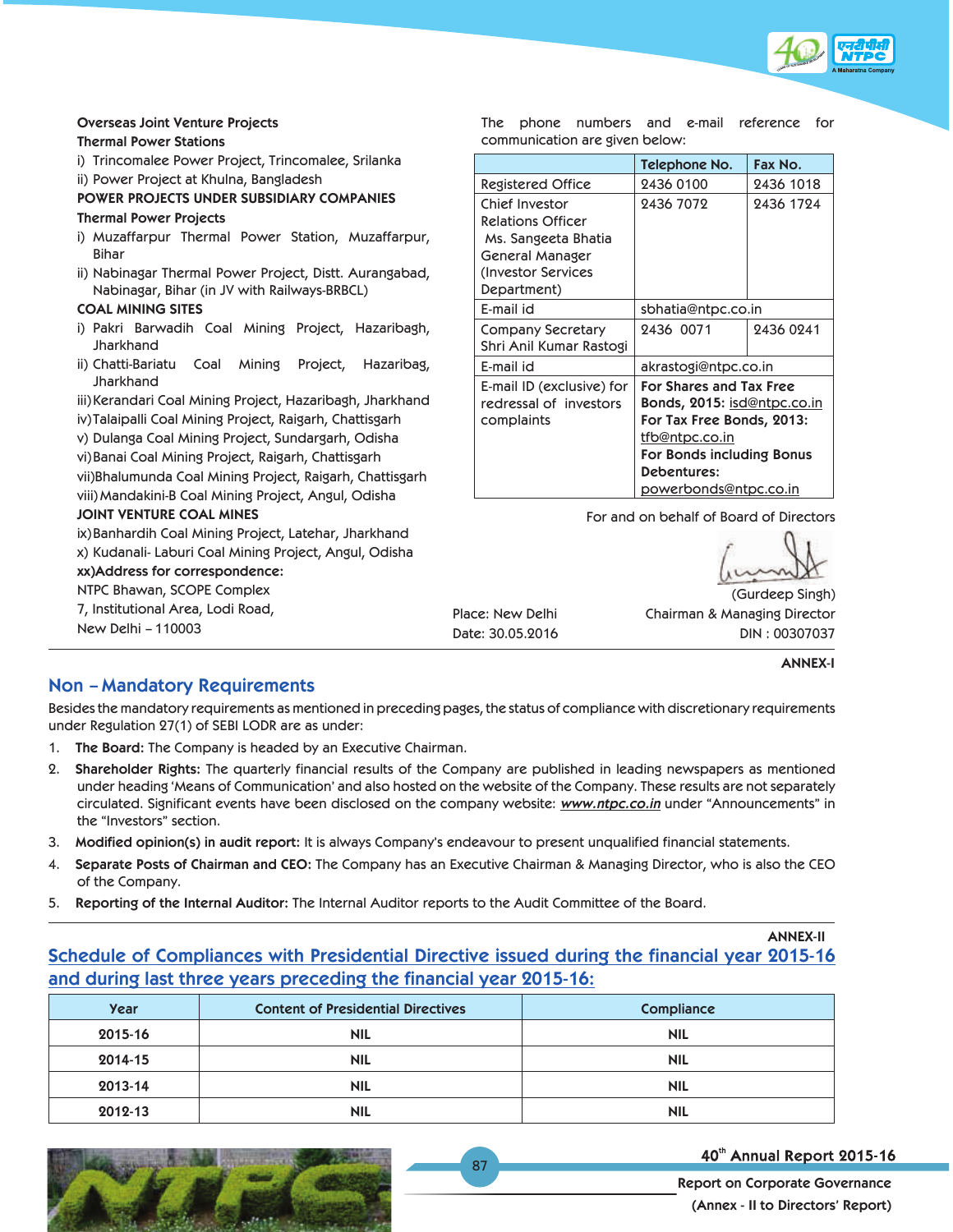

## **CHIEF EXECUTIVE OFFICER (CEO) & CHIEF FINANCIAL OFFICER (CFO) CERTIFICATION**

We, Gurdeep Singh, Chairman & Managing Director and K. Biswal, Director (Finance) of NTPC Limited to the best of our knowledge and belief, certify that:

- (a) We have reviewed financial statements and the cash flow statement for the year ended March 31, 2016 (stand alone and consolidated) and to the best of our knowledge and belief:
	- (i) these statements do not contain any materially untrue statement or omit any material fact or contain statements that might be misleading;
	- (ii) these statements together present a true and fair view of the Company's affairs and are in compliance with existing accounting standards, applicable laws and regulations.
- (b) To the best of our knowledge and belief, no transactions entered into by the Company during the year, which is fraudulent, illegal or violative of the company's various code(s) of conduct.
- (c) We are responsible for establishing and maintaining internal controls for financial reporting and we have evaluated the effectiveness of the internal control systems of the Company pertaining to financial reporting and have disclosed to the auditors and the Audit Committee, deficiencies in the design or operation of internal controls, if any, of which we are aware and the steps we have taken or propose to take to rectify these deficiencies.
- (d) We have indicated to the Company's auditors and the Audit Committee of NTPC's Board of Directors:
	- (i) significant changes, if any, in internal control over financial reporting during the year;
	- (ii) significant changes, if any, in accounting policies during the year and the same have been disclosed in the notes to the financial statements; and
	- (iii) instances of significant fraud of which we have become aware and the involvement therein, if any, of the management or an employee having a significant role in the company's internal control system over financial reporting.

|                      | (K. Biswal)        | (Gurdeep Singh)              |
|----------------------|--------------------|------------------------------|
| Place: New Delhi     | Director (Finance) | Chairman & Managing Director |
| Date: 28th May, 2016 | DIN: 03318539      | DIN: 00307037                |



88

40th Annual Report 2015-16